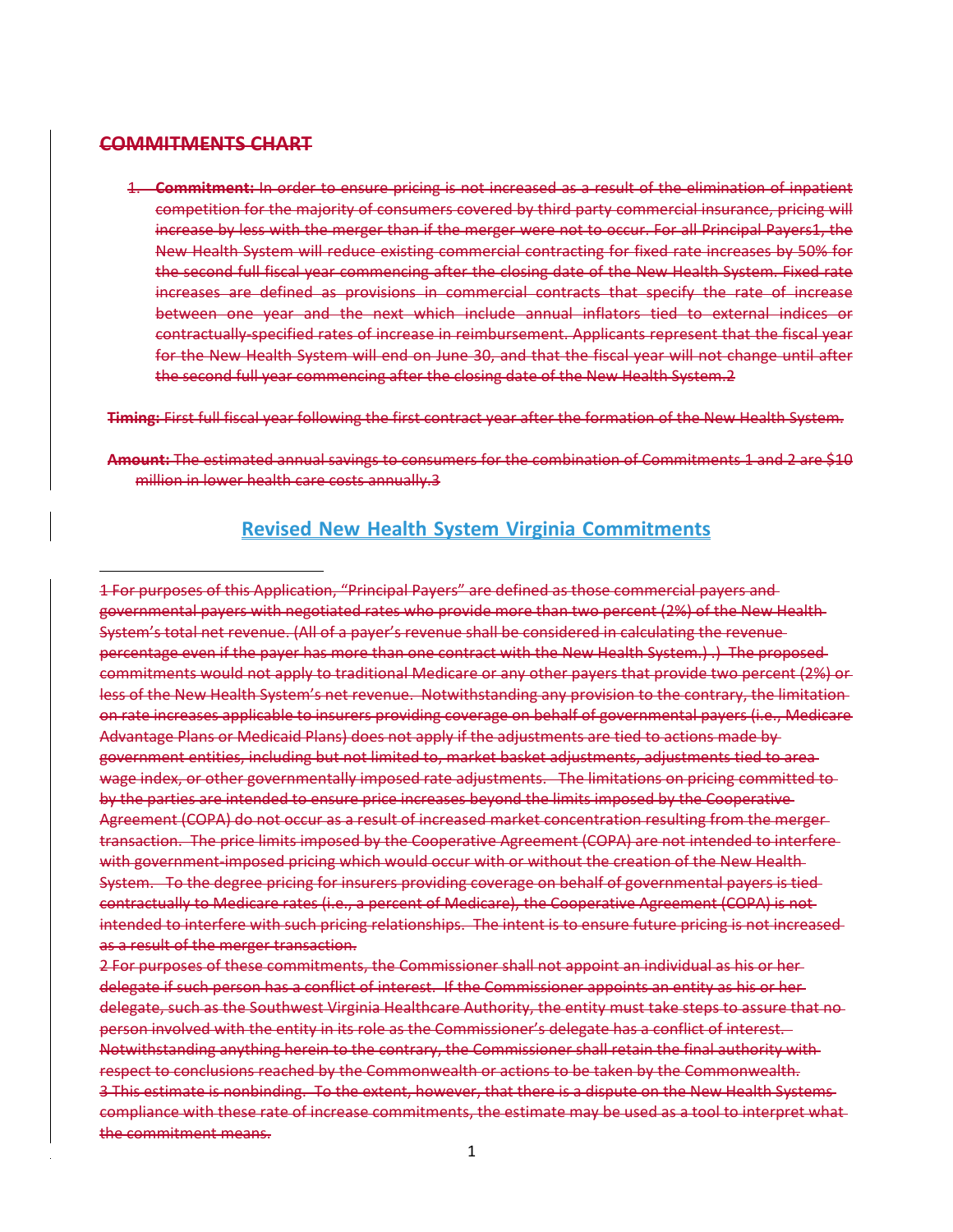# **Dated September 22, 2017**

General: Notwithstanding anything contained in these Commitments to the contrary, the Commissioner shall retain the final authority with respect to conclusions reached by the Commonwealth or actions to be taken by the Commonwealth.

### **1. Combined Commitment 1 and 2**

**2. Commitment:** To ensure the Cooperative Agreement protects consumers from pricing increases that could otherwise result from the elimination of competition, a limit on pricing growth is applied for each year to restrain pricing growth to below the national hospital consumer price index. Effective on the closing date of the merger, the New Health System will commit to not adjust hospital negotiated rates in managed care contracts by more than the hospital Consumer Price Index for the previous year minus 0.25% Cumulative Hospital Inflation Adjustment, while New Health System negotiated rates for physician and non‐hospital outpatient services will not increase by more than the medical care Consumer Price Index minus 0.25%. This is a ceiling in rate adjustments; nothing herein establishes these adjustments as the floor on rates. To the extent, if any, that the Applicants negotiate contracts with Principal Payers between October 10, 2016 and the closing date of the merger and such contracts include fixed rate increases in excess of the hospital Consumer Price Index for hospital inpatient and outpatient services and the medical care Consumer Price Index for physician and non-hospital outpatient services compared with previous contracts with the same payer, no later than one month following the closing date, New Health System will rollback its rates to what they would have been if the negotiated rates of increase had been no more than the above-referenced Consumer Price Index changes. Applicants represent that their current contracts with Anthem for nongovernmental patients will not expire prior to the now expected date of the rate increase commitment becoming effective, i.e., July 1, 2018. Cumulative Hospital Inflation Adjustment without the Quality Adjustment Factor. Certain hospital, physician, ancillary and other healthcare services may be reimbursed on a percentage of a

health care provider's charge for such services. For hospital inpatient and outpatient, nonhospital outpatient, and physician services and any other services billed to payers based upon charges, the New Health System shall limit the impact of charge increases to the Cumulative Hospital Inflation Adjustment. This provision does apply to outliers for the purpose of adjusting the outlier threshold and any percentage of charge payment. This is a ceiling in rate adjustments; nothing herein establishes these adjustments as the floor on rates.

This provision only applies to This provision only applies to managed care contracts with negotiated rates and does not apply to Medicare or other non‐negotiated rates or adjustments set by CMS or other governmental payers. This limitation does not apply to:

- (a) That portion of managed care contract payments for attaining quality targets or goals.
- (b) Pass-through items in managed care contracts.
- (c) Post‐acute care providers such as skilled nursing facilities, home health agencies, hospices and durable medical equipment providers owned by the New Health System.
- (d) Bundled payment items and services in which a hospital and/or the New Health System as applicable assumes risks for care provided by other providers (such as post‐acute care providers like a skilled nursing facility or home health agency), involving a value‐based payment on an episodic basis.
- (e) Items for which the hospital and/or the New Health System as applicable have accepted risk in the form of a capitated payment or percentage of premiums.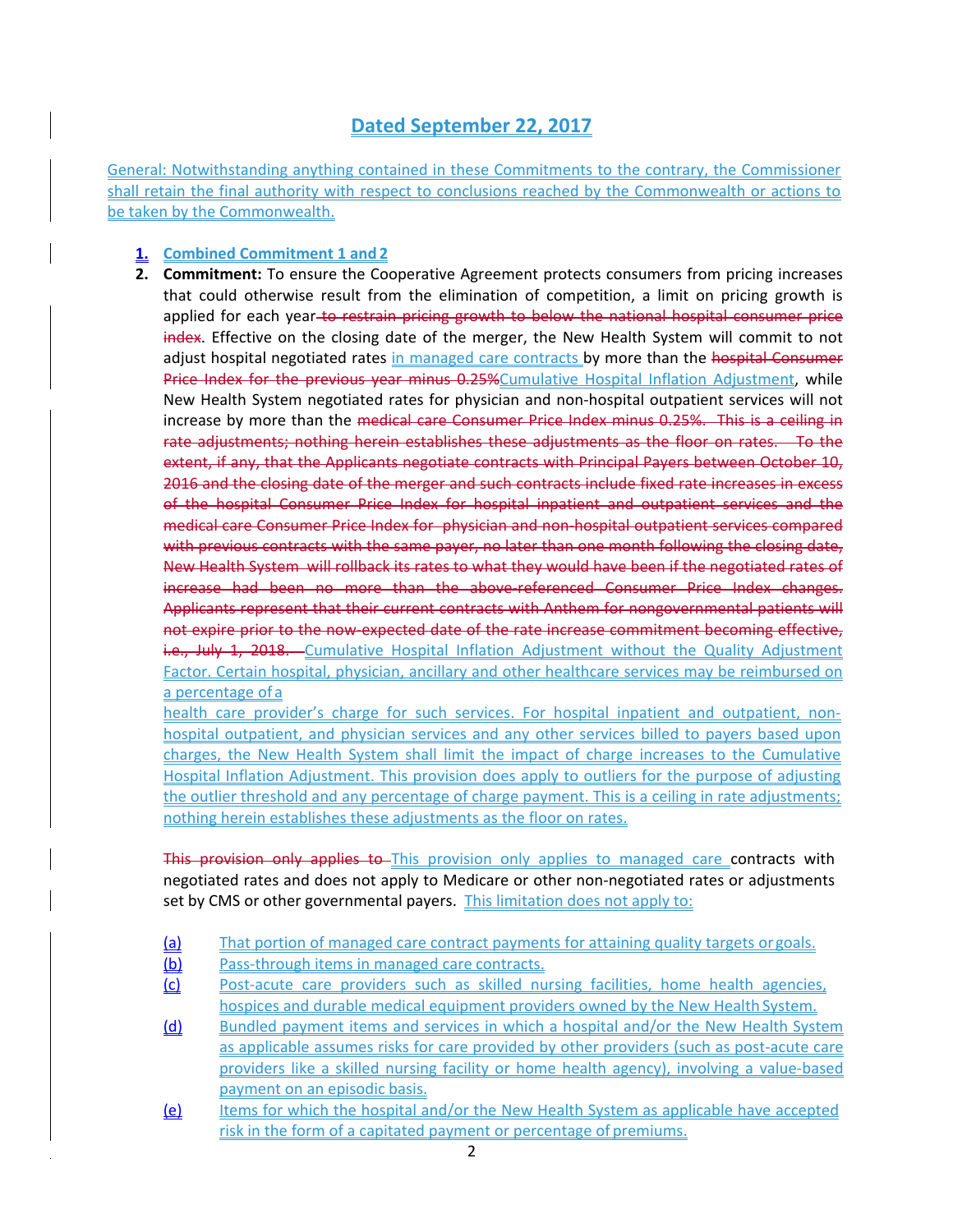- (f) Pharmacies owned or controlled by the New Health System.
- (g) Contract pricing terms which were negotiated pre‐Closing.

The New Health System agrees that managed care contract structures may include rates being tied to a percentage of Medicare, or may establish base rates with annual inflators or quality incentives. The New Health System will not refuse to enter into any of these types of structures on the basis of the structure and will negotiate the rate structure in good faith. For purposes of calculating rate increases and comparison with the relevant Index, baseline rates for an expiring contract will be used to compare with newly negotiated rates for the first year of the relevant new contract. For comparison with the relevant Index, new contract provisions governing specified annual rate increases or set rates of change or formulas based on annual inflation indices may also be used as an alternative to calculated changes.

Below is a sample calculation showing how the rate cap/hospital inflation adjustment will be applied:

To determine the rate cap for a payer that offers a quality component in its fee schedule:

1. Determine the latest CMS approved Medicare Market Basket amount (currently 2.7%) 2. Add .25%

3. The rate cap/Hospital Inflation Adjustment is ascertained by adding the amounts in #1 and #2 above: 2.7% + .25%= 2.95%.

To determine the rate cap for a payer that does not offer a quality component in its fee schedule:

1. Determine the latest CMS approved Medicare Market Basket amount (currently 2.7%) 2. Add .25%

- 3. Add 1.25% Adjustment for absence of a quality component
- 4. The rate cap/Hospital Inflation Adjustment is ascertained by adding the amounts in#1, #2, and #3 above: 2.7%+.25%+1.25%=4.2%.

Subject to the Commissioner's approval, the foregoing commitment shall not apply in the event of natural disaster or other extraordinary circumstances beyond the New Health System's control that result in an increase of total annual expenses per adjusted admission in excess of 250 basis points over the current applicable consumer price indexHospital Inflation Adjustment. If following such approval, the New Health System and a Principal Payer payer are unable to reach agreement on a negotiated rate or other contract terms, the New Health System agrees to mediation4 as a process to resolve any disputes. The New Health System shall timely notify the Commissioner of any mediation occurring pursuant to this commitment if the payer has insureds (or members) in the Commonwealth of Virginia, and shall offer updates to the Commissioner on the progress of such mediation. The Chief Financial Officer of the New Health System shall certify the New Health System's compliance with the terms of this combined Commitment 1 and 2 in each Annual Report.

The following definitions will apply to this combined Commitment 1 and 2:

<sup>4</sup> Nothing herein is intended to override dispute resolution provisions that may be parts of binding contracts between New Health System (in its own name or as a successor to the Applicants) and any payer.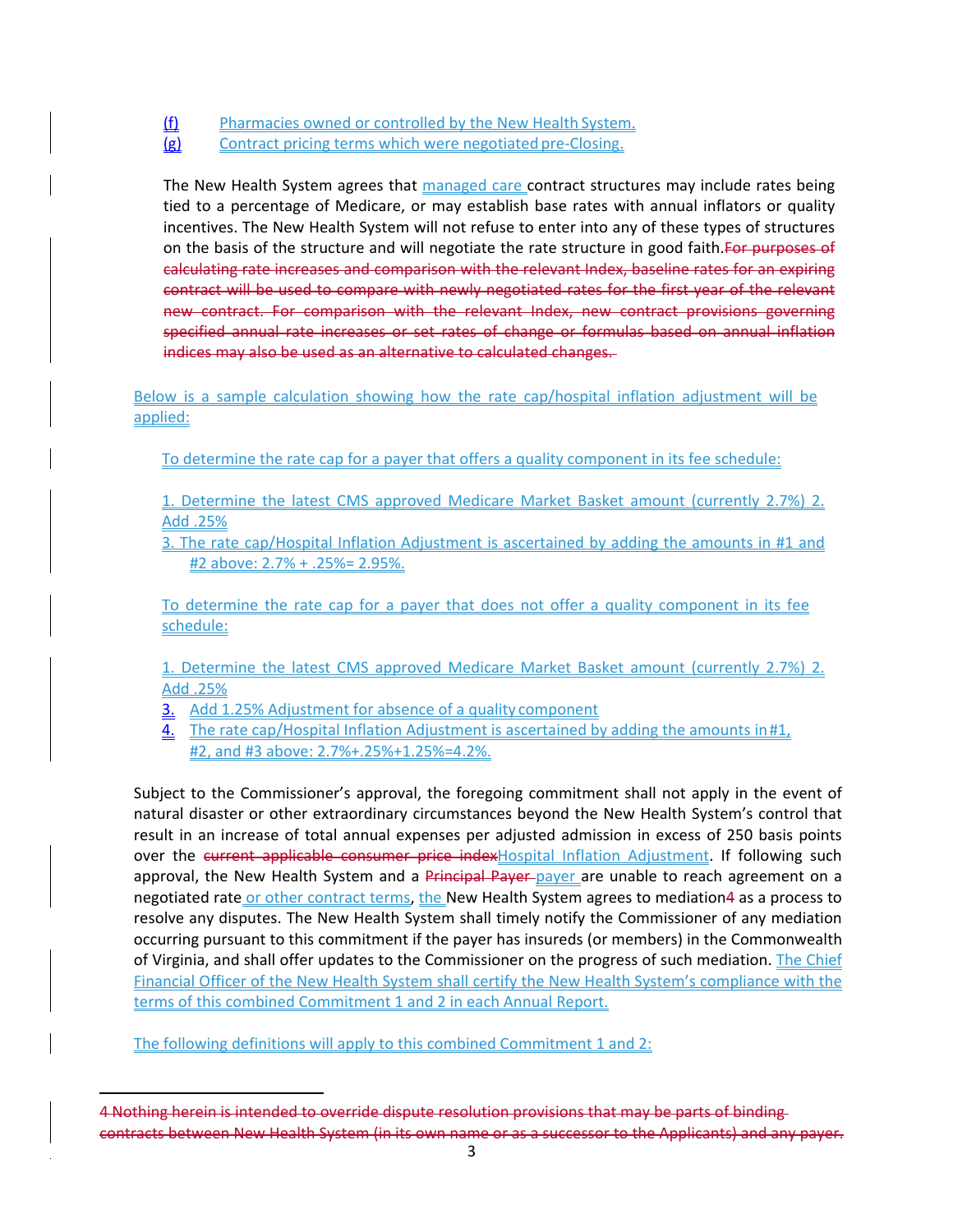"Cumulative Hospital Inflation Adjustment" ‐ The compounded increases of the Hospital Inflation Adjustments from 2017 through the end of the contract year or Fiscal Year, as applicable.

"Hospital Inflation Adjustment" or ("HIA") – For the year being tested, the most recently available annual inpatient percentage of increase by Medicare, commonly referred to as the Market Basket and reported by CMS in the Federal Register as part of the Final Rules of the Inpatient Prospective Payment System, plus 0.25 percent. The HIA will not include the multifactor productivity adjustment, statutory adjustment, adjustments for failure to be a meaningful electronic health record user or failure to submit quality data, or any other positive or negative adjustments required by law or regulation. Effective October 1, 2017, the Market Basket is 2.70 percent.

HIA will also include, for payers who do not offer a quality component in their fee schedules or payment structures at least equal to the adjustment in the schedule below, an additional payment ("Quality Adjustment Factor"). If a payer does not offer as part of its fee schedules or rate structures a payment for quality or pay-for-performance incentives, the HIA will be increased based upon the difference between the schedule below and the quality component offered by the payer.

Contract Year Beginning Adjustment for Absence of Quality 20181.25%

**Timing:** Subsequent contract years.

Amount: The estimated annual savings to consumers for the combination of Commitments combined Commitment 1 and 2 are \$40-80 million in lower health care costs annuallyover the first ten years.

**Metric:** Easily verifiable.

**3. Commitment:** In order to minimize any adverse impact on the ability of insurance companies to contract with the hospitals, and while this Cooperative Agreement ensures open access and choice for all consumers to choose any hospital in the region, it also remains the intent of the Cooperative Agreement that consumers and businesses enjoy a competitive market for insurance. As such, the New Health System will continue to negotiate in good faith with Principal Payers to include the New Health System in health plans offered in the Geographic Service Area on commercially reasonable terms and rates (subject to the limitations herein). The New Health System will not unreasonably refuse to negotiate with potential new payer entrants to the market or with insurers that do not meet the definition of "Principal Payer", any payer as long as the payer has demonstrable experience, a reputation for quality-fair-dealing and timely payment, and negotiates in good faith. New Health System will resolve through mediation any disputes as to whether this commitment applies to the proposed terms of a health plan contract. If a payer and the New Health System cannot agree on rates or any other contract terms, and mediation fails to resolve the dispute, the Commissioner may require the New Health System to participate in "Final Offer Arbitration" with the payer unless the Commissioner agrees to an alternative manner of arbitration. Costs and reasonable attorneys' fees of the arbitration would be awarded to the prevailing party of the arbitration if "Final Offer Arbitration" or other types of arbitration are utilized. The New Health System shall timely notify the Commissioner of any mediation occurring pursuant to this commitment if the payer has insureds (or members) in the Commonwealth of Virginia, and shall offer to the Commissioner updates on the progress of such mediation.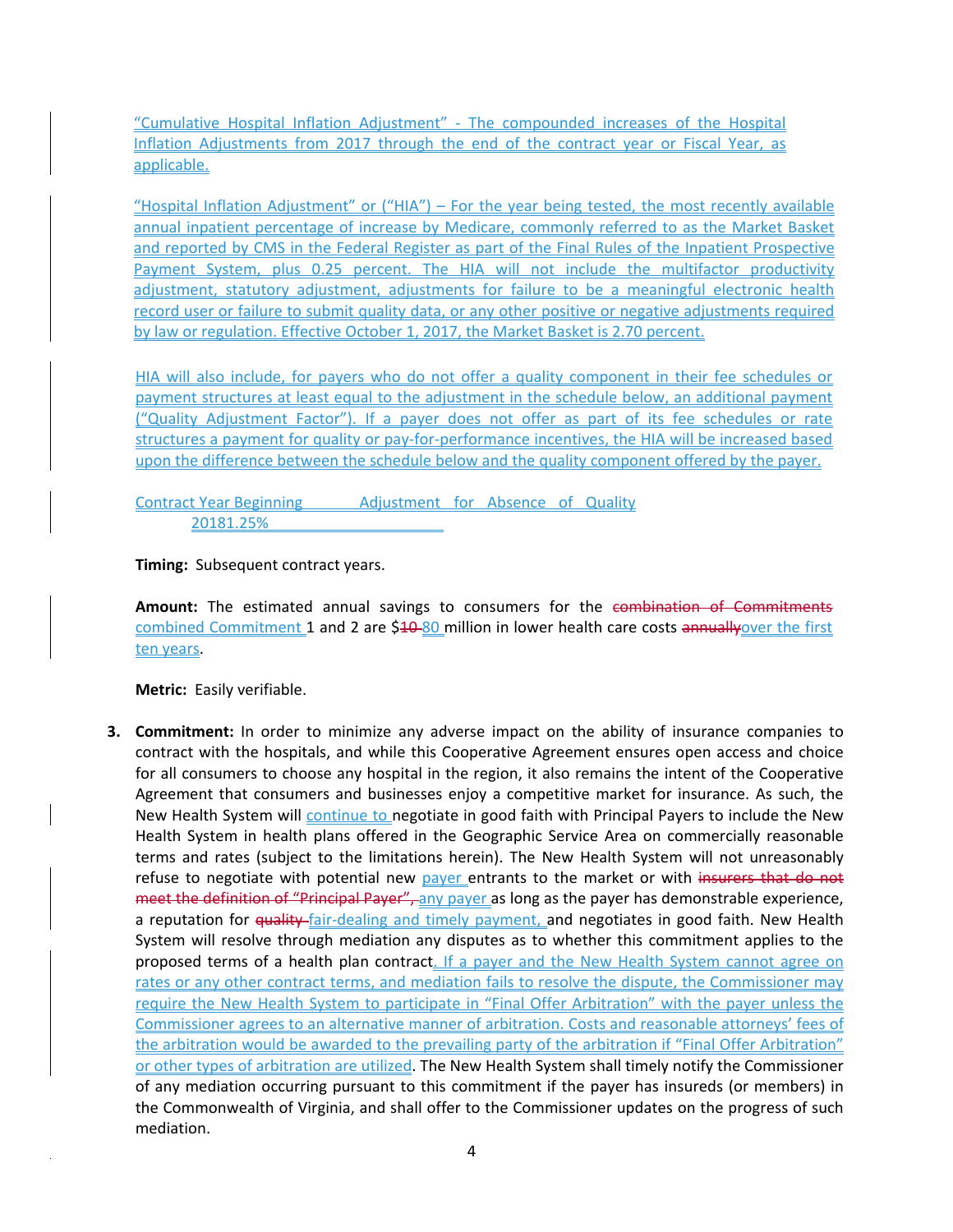**Timing:** Immediately upon closing of the merger and then upon expiration of existing contracts or with contracts with any new payers coming into area, and ongoing.

**Amount:** No cost.

**Metric:** Complaints from payers and credible report by the New Health System.

**4. Commitment:** In order to ensure providers in the region not affiliated with the New Health System may continue to operate competitively, and to ensure new provider entrants to the market are not disadvantaged by the New Health System, the New Health System will not require as a condition of entering into a contract that it shall be the exclusive network provider to any health plan, including any commercial, Medicare Advantage or managed Medicaid insurer. Nothing herein shall be construed as to impede the discretion of the payers in the market from designating the New Health System (or components thereof), as anexclusive

network provider in all or part of the New Health System's service area.

**Timing:** Immediately upon closing of the merger and then upon expiration of existing contracts or with contracts with any new payers coming into area, and ongoing.

**Amount:** No cost.

**Metric:** Easily verifiable.

**5. Commitment:** In order to improve quality for patients, ensure seamless access to needed patient information, and to support the efforts of the local physician community to access needed information in order to provide high quality patient care, the New Health System will participate meaningfully in a regional health information exchange or a cooperative arrangement whereby privacy protected health information may be shared with community–community– based providers for the purpose of providing seamless patient care. In addition, the New Health System will participate in the Commonwealth's ConnectVirginia health information exchange, in particular ConnectVirginia's Emergency Department Care Coordination Program and Immunization Registry. In addition, the New Health System will participate in Virginia's Prescription Monitoring Program.

**Timing:** No later than 36 months after closing.

**Amount:** Up to \$6 million over 10 years.

**Metric:** The New Health System shall report annually to the Commissioner on mileposts toward meeting this commitment.

**6. Commitment:** In order to enhance quality and decrease the total cost of care, the New Health System will collaborate in good faith with independent physician groups to develop a local, region‐ wide, clinical services network to share data, best practices and efforts to improve outcomes for patients and to deliver such outcomes at the highest possiblevalue.

**Timing:** No later than 36 months after closing.

**Metric:** The New Health System shall report to the Commissioner on the mileposts toward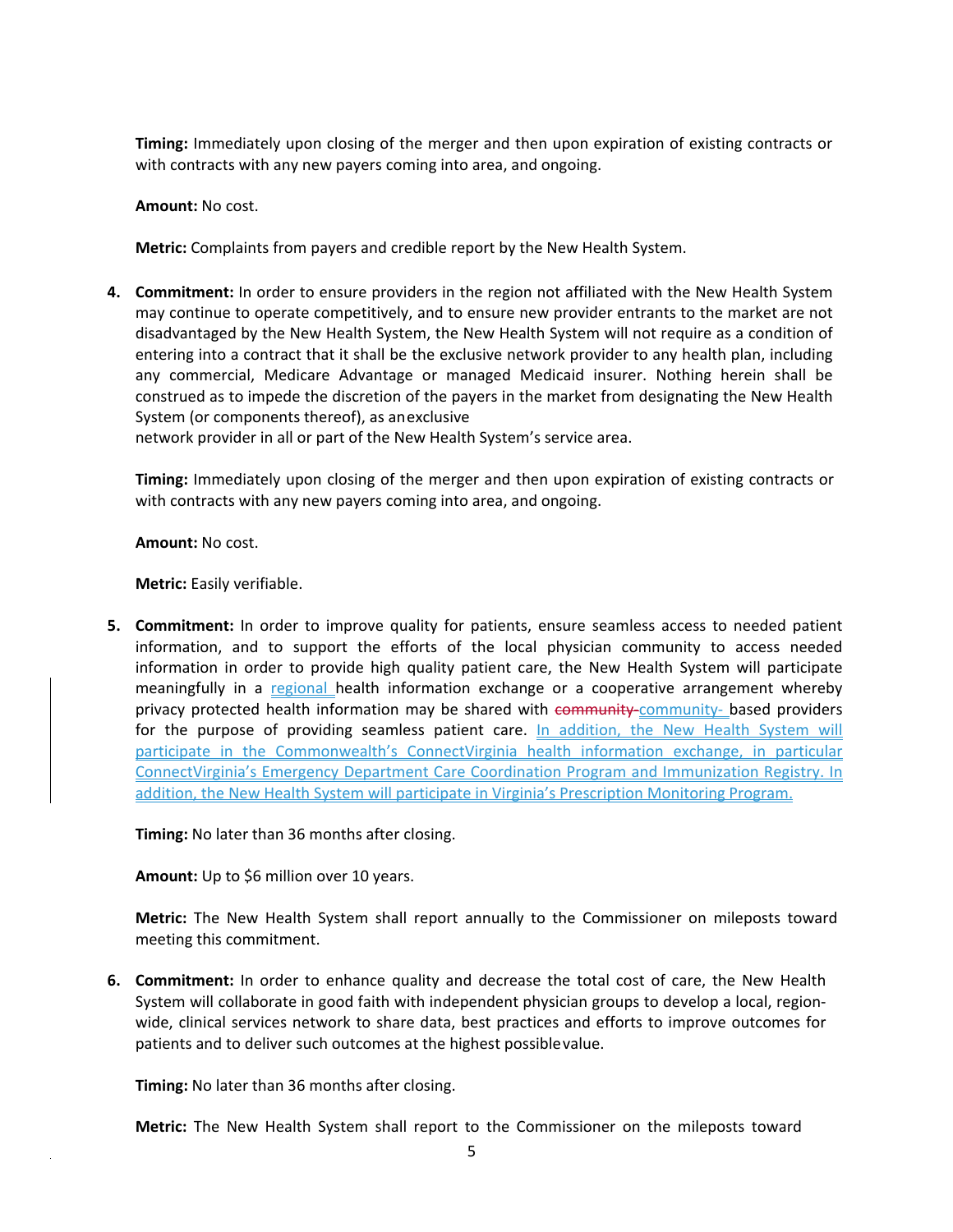meeting this commitment.

**7. Commitment:** In order to enhance quality, improve cost-efficiency and reduce unnecessary utilization of hospital services, for all Principal Payers, the New Health System will endeavor to include

7. provisions for improved quality and other value-based incentives based on the unique priorities and timelines agreed upon by each payer and the New Health System. The New Health System will partner with the Virginia DMAS to develop, pilot, or implement value-based payment programs in the region as appropriate, including programs allowing the New Health System to accept direct capitation from DMAS for the Medicaid enrollees in the Geographic Service Area.

**Timing:** Immediately upon closing of the merger and ongoing.

**Amount:** No incremental cost.

**Metric:** Annual report and complaints, if any, from payers.

**8. Commitment:** In order to enhance quality of patient care through greater transparency, improve utilization of hospital resources, and to ensure the population health of the region is consistent with goals established by the Authority, the New Health System will establish annual priorities related to quality improvement and publicly report these quality measures in an easy to understand manner for use by patients, employers and insurers. Such reporting shall include posting of quality measures and actual performance on New Health System's website accessible to the public. The New Health System shall report such data timely so the public can easily evaluate the performance of the New Health System as compared to its competitors, and ensure consumers retain the option to seek services where the quality is demonstrably the highest. In addition, the New Health System will timely report and include on its web site its performance compared to the Medicare quality measures including readmission statistics. The New Health System will give notice to the Authority of the metrics the New Health System is prioritizing, and will, in good faith, include input from the Authority in establishing or modifying its priorities.

**Timing:** Annually, based upon when the New Health System establishes its annual quality goals.

**Metric:** Compliance with commitment as agreed upon and modified subsequently.

**9. Commitment:** In order to ensure prevent low income patients who are uninsured are not from being adversely impacted due to pricing, the New Health System will NHS shall adopt a charity care policy that is substantially similar to for the hospitals that is compliant with applicable law, that is more charitable than the existing policies of both Parties Applicants, and that is consistent with the Internal Revenue Service's final 501(r501 (r) rule. The New Health System NHS shall furnish a copy of its policies relating to charity care to the Commissioner no later than the end of the third (3rd) month following the closing of the merger. Thereafter, the New Health System shall furnish to the Commissioner a copy of any revisions to such policies immediately upon the effective date of such revisions. These policies shall provide for the full write-off of amounts owed for services by patients with incomes at or below two hundred twenty-five percent (200(225%) of the federal poverty level. In addition to increasing the 100% discount for services at 225% of Federal Poverty Level, the NHS also agrees that for patients who are between 225% and 400% of the federal poverty guidelines but whose account balance (after all insurances have processed or uninsured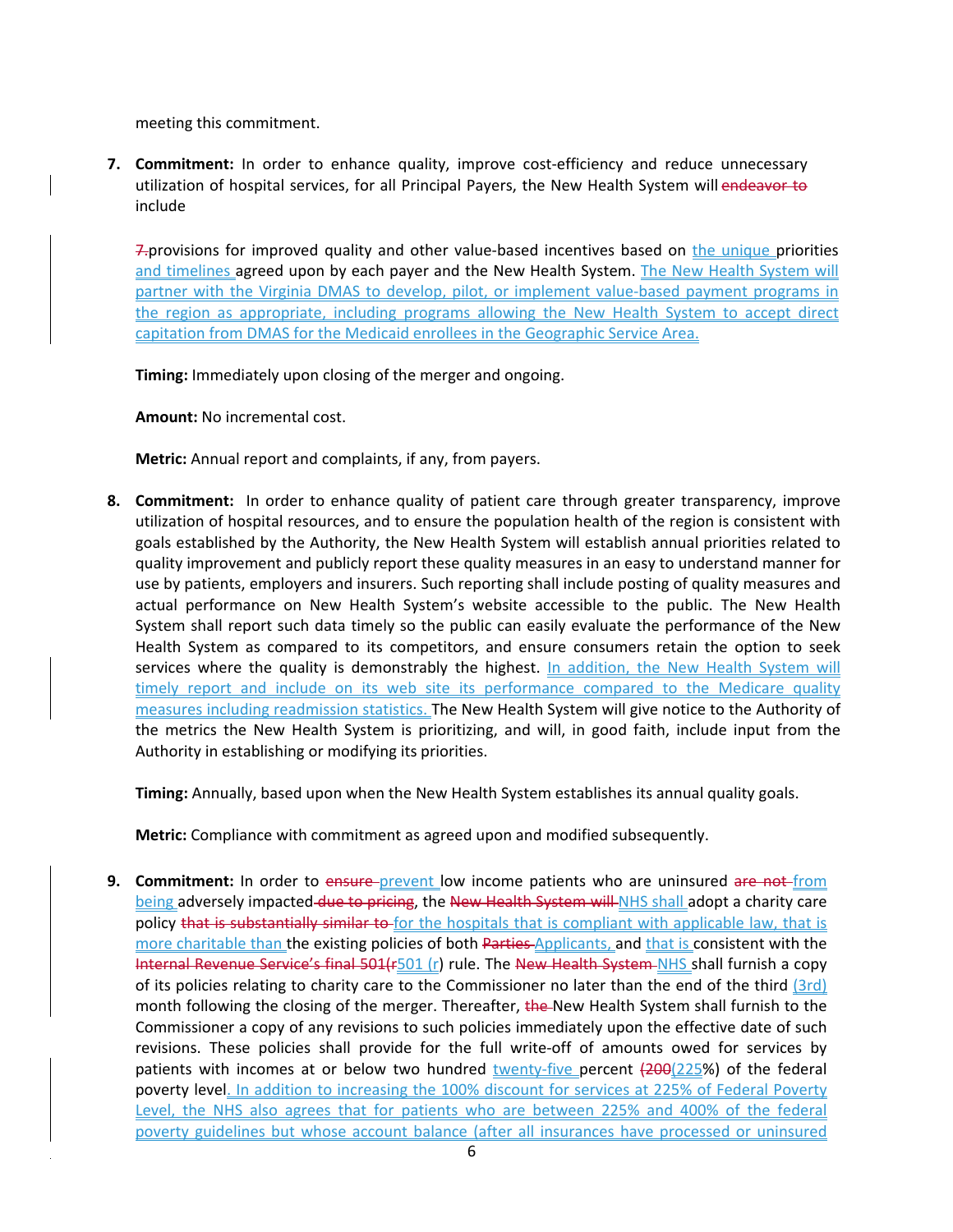discount has been applied) is equal to or greater than 50% of the patient's total annual household income, the maximum a patient would be expected to pay to settle an account balance would be 15% of household income. The New Health System shall inform the public of its charity care and discounting policies in accordance with all applicable laws and shall post such policies on its publicly accessible web site and on the separate web sites for all provider components that are part of the New Health System.

**Timing:** Immediately upon closing of the merger-Policy adopted within 3 months of closing, with implementation immediately thereafter and ongoing.

**Amount:** Extent of additional cost is unknown but is not immaterial.

**Metric:** Charity care costs as measured in cost of care furnished. For hospital services that number can come from the Medicare cost report S-10 schedulethe number will be taken from the Form 990, Schedule H, Line 7a "Financial Assistance at Cost" (from the Community Benefit Section). New Health System's annual report to the Commissioner shall also include data on the number of individuals receiving uncompensated care and compare that number to prior fiscal years when the New Health System was in operation. The cost for charity care for nonhospital services may be estimated using the cost to charge ratio aggregated for all nonhospital services.

**10. Commitment:** In order to ensure low income patients are not adversely affected impacted due to pricing, uninsured or underinsured individuals who do not qualify under the charity care policy will receive a discount off hospital charges based on their ability to pay. This discount will comply with Section 501(r) of the Internal Revenue Code, and the rules and regulations relating to that Section governing not for‐profit organizations, and payment provisions will be based on the specific circumstances of each individual/family. The New Health System will seek to connect individuals to coverage when possible.

"Uninsured" patients are those with no level of insurance or third‐party assistance to assist with meeting his/her payment obligations. "Underinsured" patients are those with some level of insurance or third-party assistance but with out-of-pocket expenses that exceed financial abilities. shall mean insured patients who receive Eligible Health Care Services that are determined to be non‐covered services." These patients will not be charged more than amounts generally billed (AGB) to individuals who have insurance covering such care in case of Emergency or other Medically Necessary Services." AGB percentage is determined using the look‐back method utilizing the lowest percentage for all facilities per the IRS regulatory guidelines set forth in 501(r). Emergency Services are defined in accordance with the definition of "Emergency Medical Conditions" in Section 1867 of the Social Security Act (42 U.S.C. 1395dd). Medically Necessary Services are defined by Medicare as services of items reasonable and necessary for the diagnosis or treatment of illness or injury and are Services not included in the list of "particular services excluded from coverage" in 42 CFR § 411.15). Financial assistance eligibility will be determined by a review of the Application for Financial Assistance, documents to support the Application for Financial Assistance (i.e. income verification documentation), and verification of assets. Financial assistance determinations are based on National Poverty Guidelines for the applicable year. The New Health System shall adhere to the IRS regulatory guidelines set forth in Section 501(r) of the Internal Revenue Code.

**Timing:** Immediately upon closing and ongoing.

**Metric:** Credible report.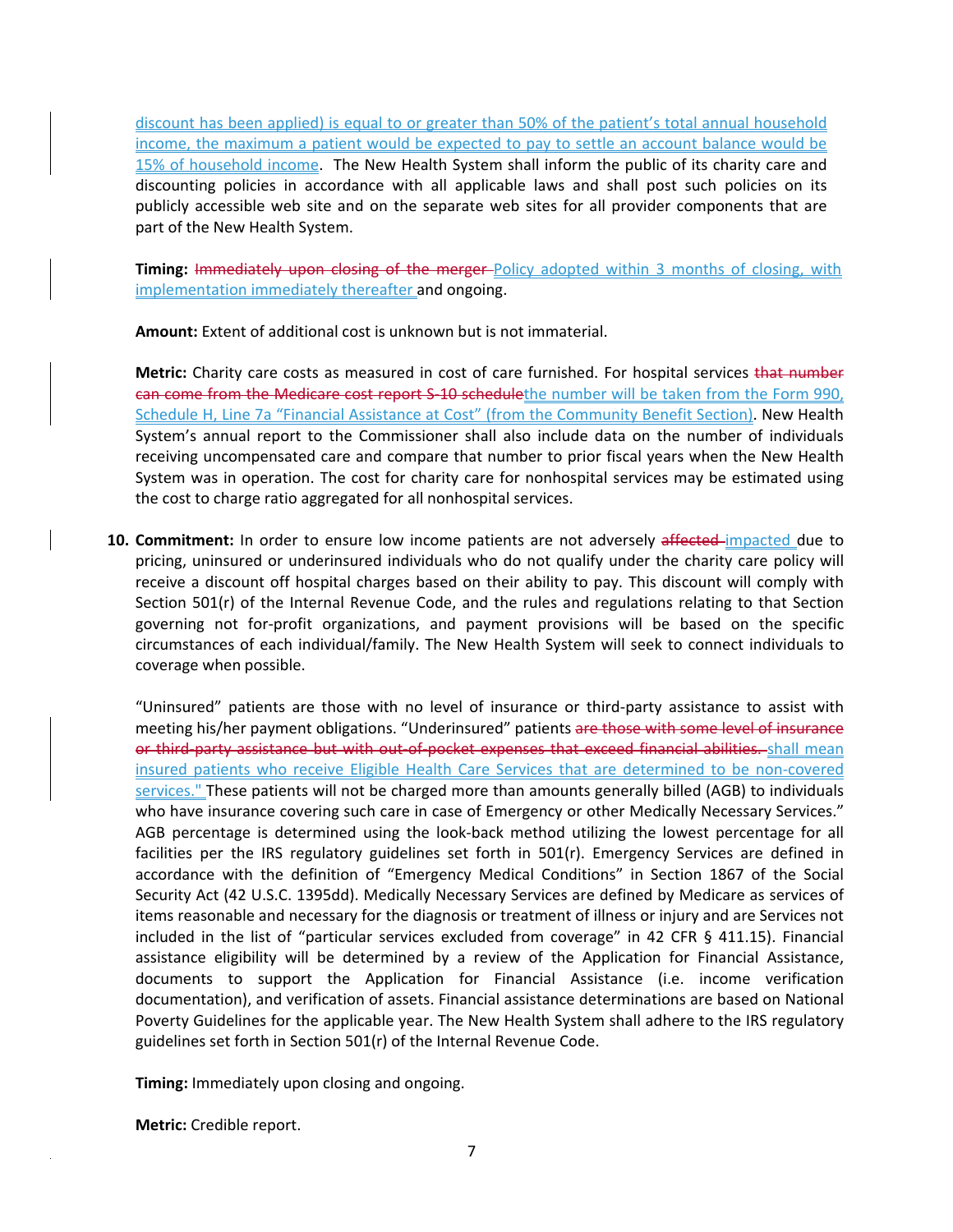**11. Commitment:** In order to demonstrate the New Health System maintains the financial viability to fulfill its commitments of this Cooperative Agreement, and to ensure proper state supervision, any notices of a material default, technical or otherwise, that the New Health System, or an affiliate, receives under bond or other debt documents for debt in excess of \$7,500,000, must be furnished to the Authority and the Commonwealth.

**Timing:** Ongoing. **Amount:**

No cost. **Metric:** Credible

report.

**12. Commitment:** In order to demonstrate the New Health System maintains the financial viability to fulfill its commitments of this Cooperative Agreement, and to ensure proper state supervision, If the New Health System records a liability for a Material Adverse Event-which may impair the ability of the New Health System to fulfill the commitments, the New Health System will notify the Commissioner and the Authority within 30 days of making such a determination. A "Material Adverse Event" is an event which may impair the ability of the New Health System to fulfill the commitments.

**Timing:** Ongoing.

**Amount:** No cost.

**Metric:** Credible report and easy to determine.

**13. Commitment:** In order to ensure employees are properly recognized for their years of service, and to protect the benefits they have earned over time, the New Health System will honor prior service credit for eligibility and vesting under the employee benefit plans maintained by Wellmont and Mountain States, and will provide all employees credit for accrued vacation and sick leave.

**Timing:** First year.

**Metric:** Easily verifiable.

**14. Commitment:** In order to ensure a uniform system of compensation, and to ensure competitiveness of pay for attracting and retaining employees, the New Health System will work as quickly as practicable after completion of the merger to invest up to \$70 million over 10 years addressing differences in salary/pay rates and employee benefit structures between Wellmont and Mountain States. The New Health System will offer competitive compensation and benefits for its employees to support its vision of becoming one of the strongest health systems in the country and one of the best health system employers in the country.

**Timing:** By the end of the first full fiscal year upon closing of the merger.

**Amount:** The estimated incremental investment in addressing salary/pay rate differences is approximately \$70 million over 10 years.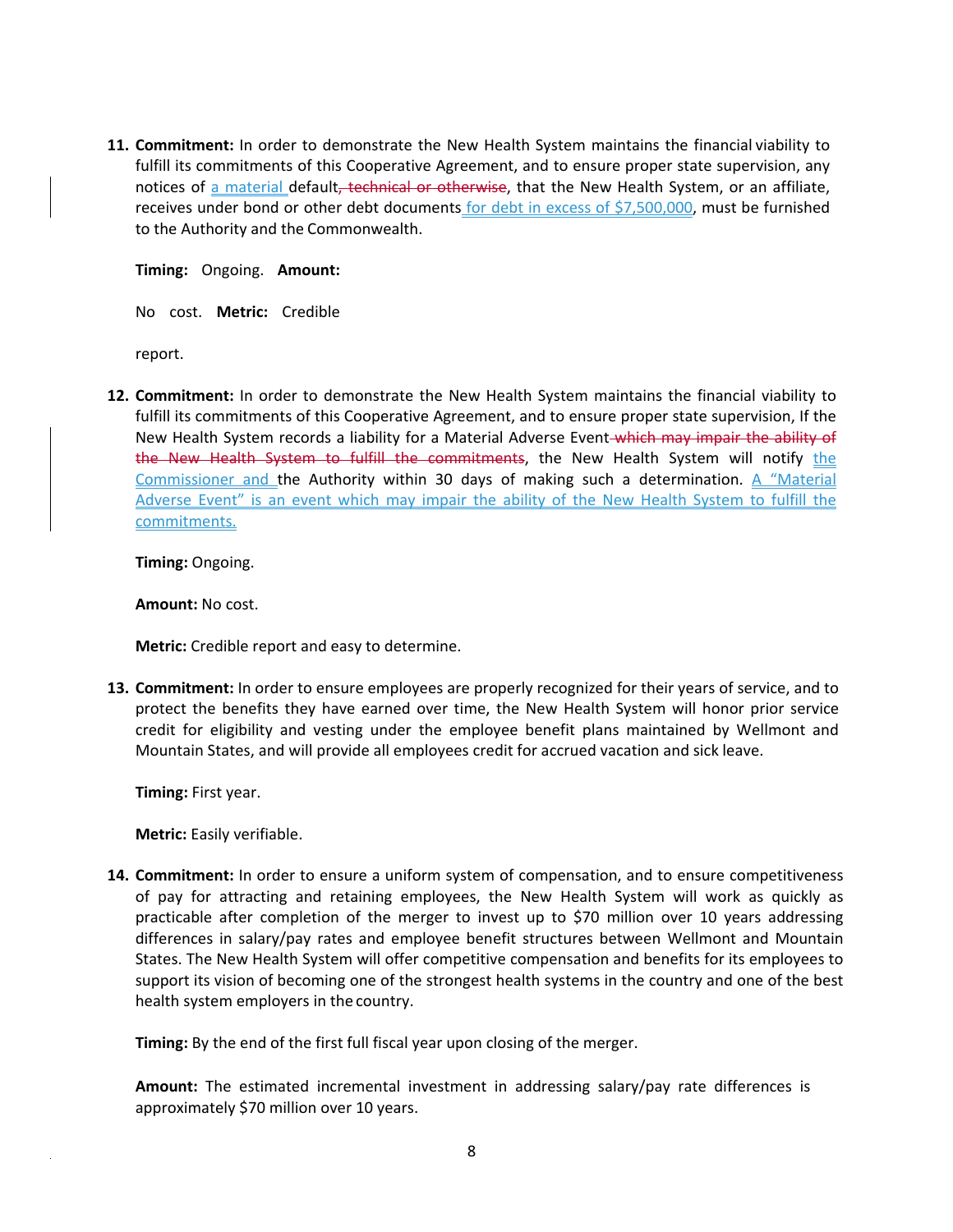**Metric:** Credible report which shall be provided confidentially in order to preserve a competitive employment environment. Such report will include if there were grievances filed by employees with respect to pay adjustments related to the merger and how the grievances were addressed.

**15. Commitment:** In order to ensure employees are treated fairly in the event there is a facility closure or termination of services related directly and demonstrably to the merger, the New Health System will provide to the Commissioner, within two (2) months of closing, a severance policy addressing how employees will be compensated if they are not retained by the New Health System or any of its subsidiaries or affiliates. This policy shall not affect termination of employees if the termination was for-cause or related to the routine operation of such facility. The severance policy shall consider several factors, including but not limited to, each individual's position within his/her current organization and years of service. The policy will also address outplacement support to be provided to any such employee. Compliance with this commitment in Virginia shall be judged solely by the Commissioner and corrective action required for noncompliance shall be determined solely by the Commissioner. This provision shall not be construed to create a right of action for any individual employee.

#### **Timing:** 5 years.

**Amount:** Severance cost is estimated to be approximately \$5 million from the closing of the merger to the end of the first full fiscal year after the closing of the merger, attributable mostly to corporate level synergies. Severance cost thereafter is not easily calculable due to unknown variables in the market, including ongoing attrition in the workforce as inpatient hospital use rates continue to decline.

**Metric:** Confidential annual report for the first five full fiscal years after the closing of the merger reporting on the total number of involuntary employee terminations due to merger-merger-related reductions, the number of such terminations for which severance compensation was paid, and the aggregate cost of such severance compensation. Importantly, it is also recognized that there will be new employment created as the New Health System makes the committed investments in research, academics, new specialties and services and population health. The New Health System may also provide as part of the annual report the number of new jobs created due to such investments, and approximate incremental payroll costs resulting.

**16. Commitment:** In order to invest in the advancement of employees, and to assist employees in achieving growth in their careers, the New Health System will combine the best ofboth organizations' career development programs in order to ensure maximum opportunity for career enhancement and training.

**Timing:** No later than 24 months after closing.

**Metric:** Credible report.

**17. Commitment:** In order to ensure training of physicians and allied health professionals meets the goals and objectives of the health system and the Authority, the New Health System will develop, in partnership with at least its current academic partners, a 10‐year plan for post graduate training of physicians, nurse practitioners, and physician assistants and other allied health professionals in Virginia and Tennessee. The plan will include, but not be limited to, how it will address the Authority's goals, how training will be deployed in Virginia and Tennessee based on the assessed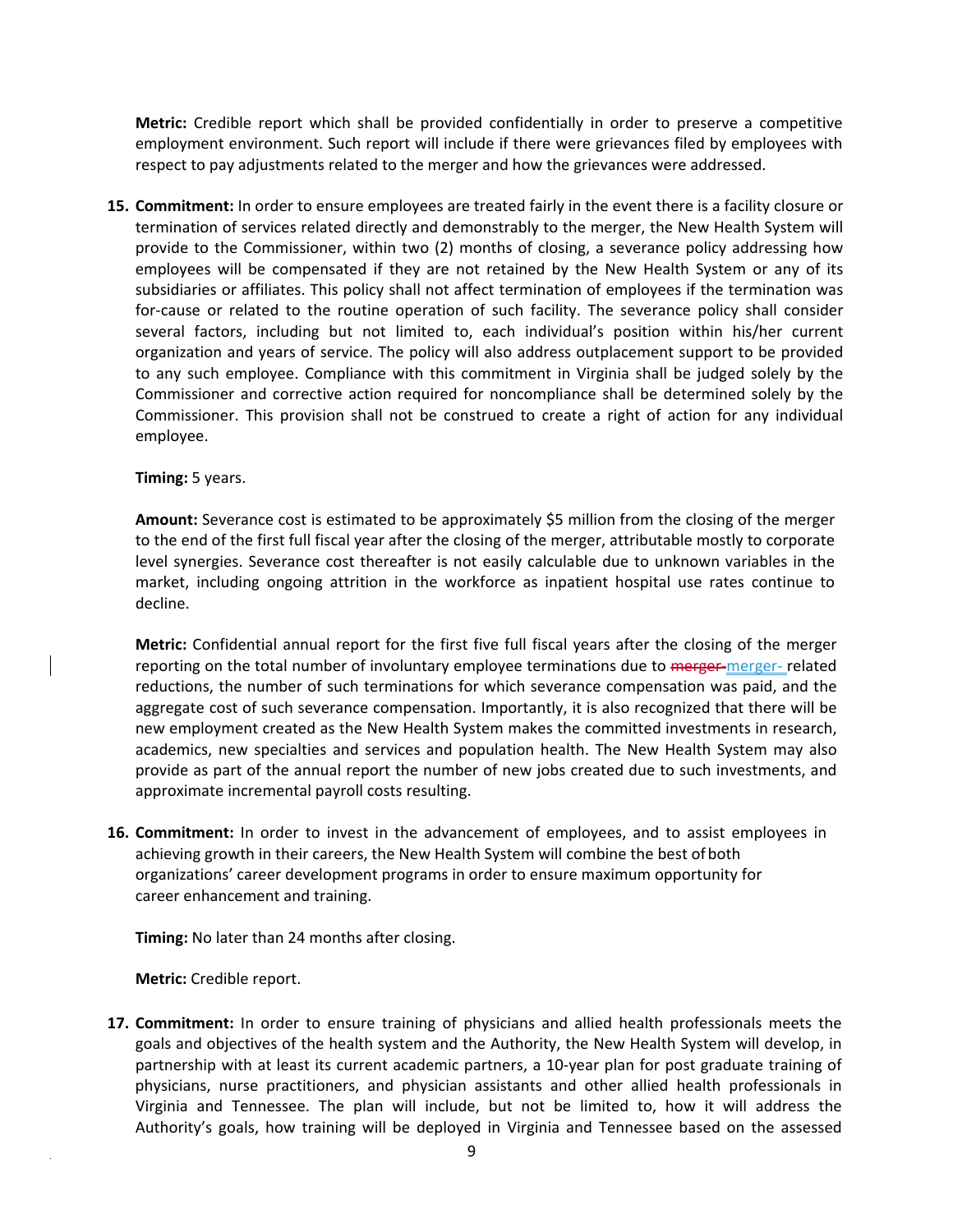needs, clinical capacity and availability of programs. Contingent on continued funding for existing programs from federal and state sources, the New Health System will not reduce or eliminate any medical residency programs or available resident positions presently operated by the Applicants at any Virginia facility provided, however, that such programs may be moved within Virginia, or substituted for residency training in Virginia in other specialties if that is in the best interests of the patient population in the area. Notwithstanding the foregoing, minor and temporary decreases in the number of full time equivalent residents working at Virginia hospitals may reflect year‐to‐year variations in residents applying for such training, dropping out of such training, electing to rotate to other hospitals, or transferring to another residency program, and shall not be deemed to violate this agreement.

**Timing:** 10 years.

**Amount:** Combination of commitments 17 and 18 total \$85 million.

**Metric:** Annually, the New Health System will report to the Commissioner: the number of accredited resident positions for each residency program operated in Virginia and the number of such positions that are filled, and shall furnish copies of the relevant pages of the Medicare cost reports showing the number of full time equivalent residents. An annual report shall also

include a description of any affiliation agreements moving resident "slots" from one hospital to another pursuant to Medicare rules, resident programs moved from one hospital to another, and new programs started. No later than June 30, 2018, the New Health System will furnish to the Commissioner a plan for medical residency training programs and other health care professional training. The plan shall set forth the targeted number of persons to be trained by physician specialty or health care professional category, the location(s) of such training, the schedule for starting such training, and the expected gross annual expenditure relating to such training. It is acknowledged that the service area for the New Health System extends across state boundaries and patients, employees, and vendors freely cross those state lines.

Accordingly, the Commissioner will not apply a fixed ratio to determine whether each year's expenditure under commitments number 17 and 18 is appropriately shared in by Virginia. On the other hand, the Commissioner will review expenditures made pursuant to this commitment for appropriate inclusion of Virginia sites and/or demonstrable benefit to Virginia residents and businesses.

**18. Commitment:** In order to help create opportunities for investment in research inpartnership

with Virginia's academic institutions, the New Health System is committed to collaborating with the academic institutions to compete for research opportunities. The New Health System will work closely with current academic partners to develop and implement a 10‐year plan for investment in research and growth in the research enterprise in Virginia and Tennessee service area. The plan will include, but not be limited to, how it will address the Authority's goals, how research will be deployed in Virginia and Tennessee based on the needs and opportunities, capacity and competitiveness of the proposals.

**Timing:** 10 years.

**Amount:** Combination of commitments 17 and 18 total \$85 million.

**Metric:** Report in year one and dollars spent thereafter. The New Health System will present a plan for research expenditures for full fiscal years two and three starting after the closing of the merger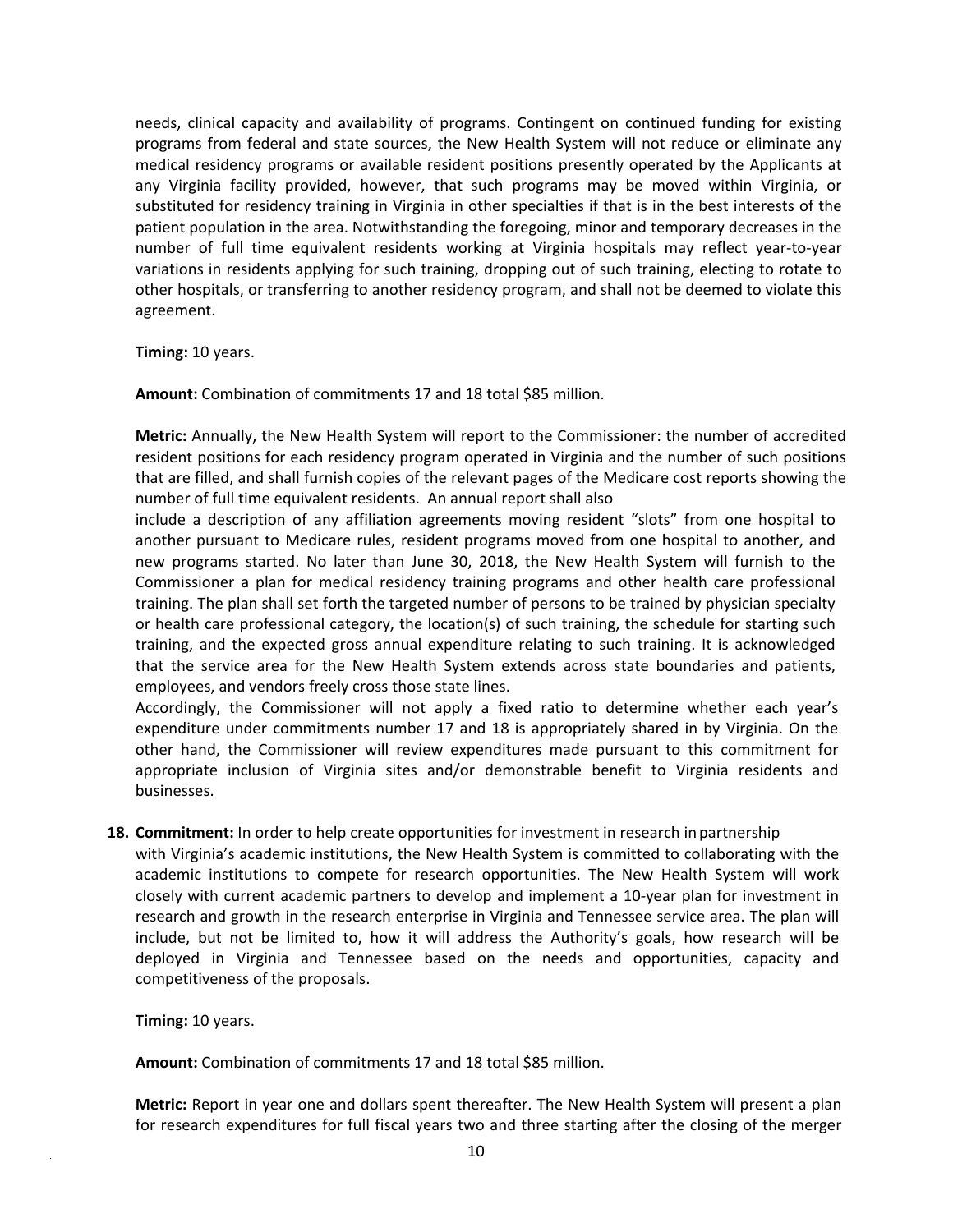no later than the end of the first fiscal year after the merger. Thereafter, the New Health System must update its plan to address subsequent fiscal years no later than the end of the period for which the prior plan ends up to the end of the ninth full fiscal year after the closing of the merger. The annual report should include a description of research topics, the entities engaged in the research, the principal researcher(s) who is/are responsible for each project, any grant money applied for or expected, and the anticipated expenditures. Annual reports for full fiscal years three and through ten should report on the outcome of previously reported research projects including references to any published results. The Commissioner will review expenditures made pursuant to this commitment for appropriate inclusion of Virginia sites and/or demonstrable benefit to Virginia residents and businesses.

19. **Commitment:** In order to enhance hospital quality, improve cost-efficiency, improve the utilization of hospital-related services, and to enhance opportunities in research, the New Health System will adopt a Common Clinical IT Platform as soon as reasonably practical after the formation of the New Health System. The New Health System will make access to the IT Platform available on reasonable terms to all physicians in the service area. This fully integrated medical information system will allow for better coordinated care between patients and their doctors, hospitals, and post-acute care and outpatient services and facilitate the move to value-value- based contracting. Subject to confidentiality laws and rules, the New Health System will grant reasonable access to the data collected in its Common Clinical IT Platform to researchers with credible credentials who have entered into Business Associate Agreements for the purpose of conducting research in partnership with the New Health System.

**Timing:** Implementation No later than 48 months after closing.

**Amount:** Up to \$150 million.

**Metric:** Implementation of promised system with mileposts along the way. The mileposts shall be proposed by New Health System no later than three months after the closing of the merger or June 30, 2017, whichever is later. The New Health System will report in each annual report its progress toward implementing the Common Clinical IT Platform, and after implementation, any material enhancements or changes. The New Health System will also include in the annual report the researchers (by individual or by group for those working together) who have entered into Business Associate Agreements for purposes of conducting research.

**20. Commitment:** In order to preserve hospital traditionally hospital-based services in geographical proximity to the communities traditionally in the Geographic Service Area served by such facilities, to ensure access to care, and to improve the utilization of hospital resources and equipment, all hospitals in operation at the effective date of the merger will remain operational as clinical and health

**20.**care institutions for at least five years. After this time "Clinical and health care institutions" may include, but are not limited to acute care hospitals, behavioral health hospitals, rehabilitation hospitals, freestanding emergency rooms, surgery centers, skilled nursing facilities, assisted living centers and any combination thereof. Immediately from the effective date of the merger and during the life of the Cooperative Agreement, the New Health System will continue to provide access to health care services in the community, which may include continued operation of the hospital, new services as defined by the New Health System, and continued other investment in outpatient health care and preventive services based on the demonstrated need of the community. The New Health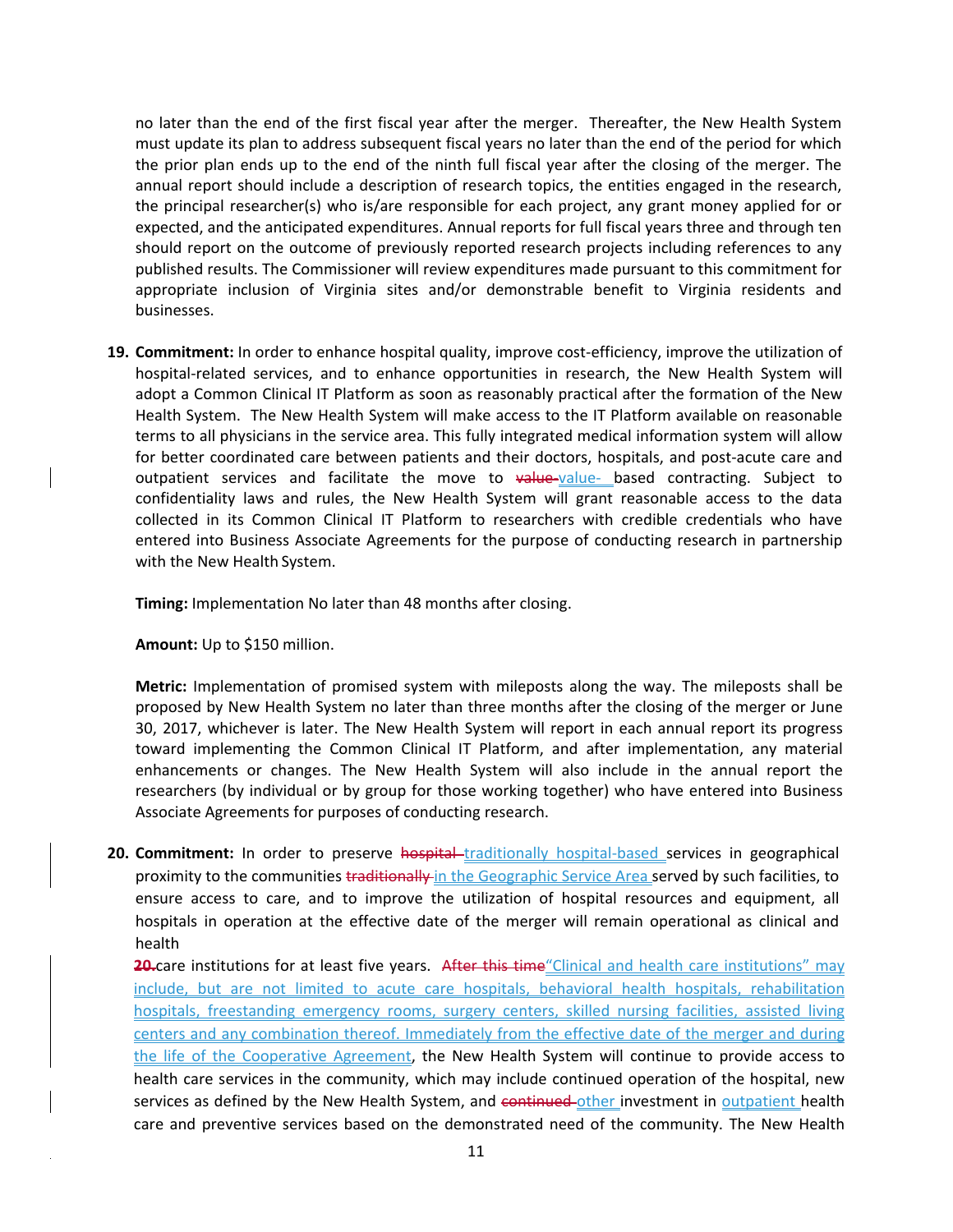System may adjust scope of services or repurpose hospital facilities. In the event that the New Health System repurposes any acute care hospital, it will continue to provide essential services in the communitycounty where currently located. For purposes of this commitment, the following services are considered "essential services":

- **•** Emergency room stabilization for patients;
- Emergent obstetrical care;
- Outpatient diagnostics needed to support emergency stabilization ofpatients;
- Rotating clinic or telemedicine access to specialty care consultants as needed in the community and based on physician availability;
- Helicopter or high acuity transport to tertiary care centers;
- Mobile health services for preventive screenings, such as mammography, cardiovascular and other screenings;
- **•** Primary care services, including lab services;
- Physical therapy rehabilitation services;
- **e** Care coordination service;
- Access to a behavioral health network of services through a coordinated system of care; and
- Community‐based education, prevention and disease management services for prioritized programs of emphasis based on goals established in collaboration withthe Commonwealth and the Authority.

If the New Health System becomes the primary health service partner of the Lee County Hospital Authority, the New Health System will be responsible for essential services as outlined above.

#### **Timing:** Ongoing.

**Amount:** The net cost varies depending on annual operating losses. The current annual operating losses for the predecessors of the New Health System for Virginia hospitals that are losing money are approximately \$11 million.

**Metric:** Each year, the operating results for the Virginia hospitals and sites furnishing "essential services" as defined above will be reported to the Commissioner. The annual report to the Commonwealth will also outline services provided in each community by the hospitals or other sites furnishing "essential services" as specified in this commitment.

**21. Commitment:** In order to ensure preservation of hospital facilities and tertiary services in geographical proximity to the communities traditionally served by those facilities, the New Health System will maintain, for the Virginia and Tennessee service areas, a minimum of the three full‐service tertiary referral hospitals located in Johnson City, Kingsport, and Bristol, to ensure higher-level services are available in close proximity to where the population lives.

**Timing:** Immediately upon closing of the merger and ongoing.

**Amount:** Not applicable.

**Metric:** Easily verifiable. The New Health System must report immediately to the Commissioner the closing of any of the above referenced three full‐service tertiary referral hospitals and must also report any reduction in the capability of any of the three tertiary referrals hospitals so that they can no longer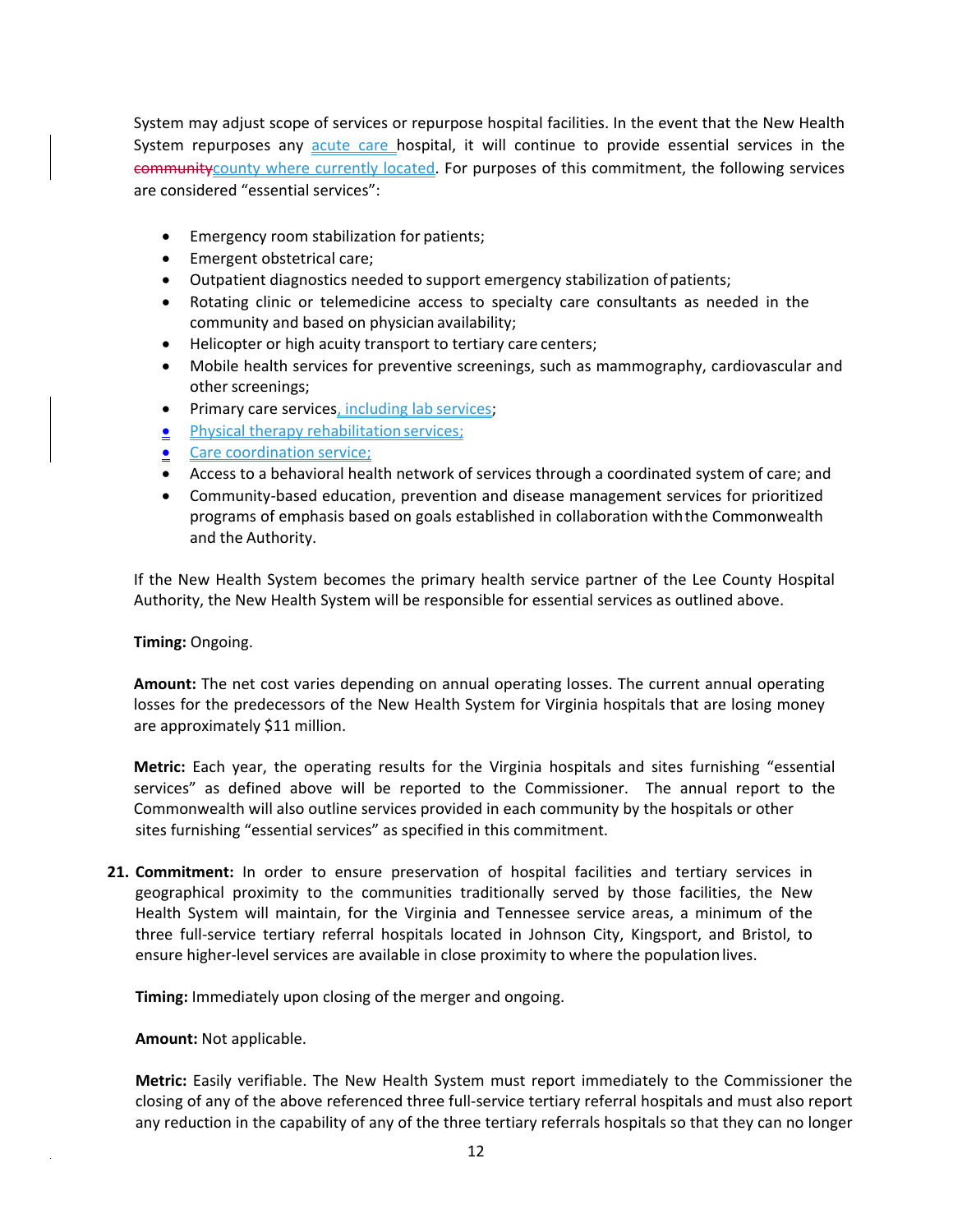be credibly viewed as tertiary referral hospitals.

**22. Commitment:** In order to ensure choice of providers for consumers and to ensure physicians are free to practice medicine without any adverse effect from the merger, the New Health System will maintain an open medical staff at all facilities, subject to the rules and conditions of the organized medical staff of each facility. Exceptions may be made for certain hospital departments or services as determined by the New Health System's Board of Directors or the hospital board if the hospital board is acting as the ultimate fiduciary body.

**Timing:** Immediate upon closing of the merger and ongoing, subject to current contractual obligations.

**Amount:** No cost.

**Metric:** Easily verifiable.

**23. Commitment:** In order to ensure physicians and patients maintain their choice of facilities, and to ensure independent physicians can maintain their independent practice of medicine, the New Health System will not require independent physicians to practice exclusively at the New Health System's hospitals and other facilities.

**Timing:** Immediate upon closing of the merger and ongoing.

**Amount:** No cost.

**Metric:** Easily verifiable.

**24. Commitment:** The New Health System will not take steps to prohibit independent physicians from participating in health plans and health networks of their choice.

**Timing:** Immediate upon closing of the merger and ongoing.

**Amount:** No cost.

**Metric:** Easily verifiable.

**25. Commitment:** In order to enhance access to services for patients, and to ensure robust choices remain in the market for physicians in the various specialties needed throughout the region, the New Health System will (i) commit to the development of a comprehensive physician/physician extender needs assessment and recruitment plan every three years in each community served by the New Health System. The New Health System will consult with the Authority in development of the plan. (ii) The New Health System will employ physicians and physician extenders primarily in underserved areas and locations where needs are not being met, and where independent physician groups are not interested in, or capable of, adding such specialties or expanding. (iii) The New Health System will promote recruitment and retention of pediatric sub-specialists in accordance with the Niswonger Children's Hospital physician needs assessment.

**Timing:** Every 3 years, starting within the first full fiscal year.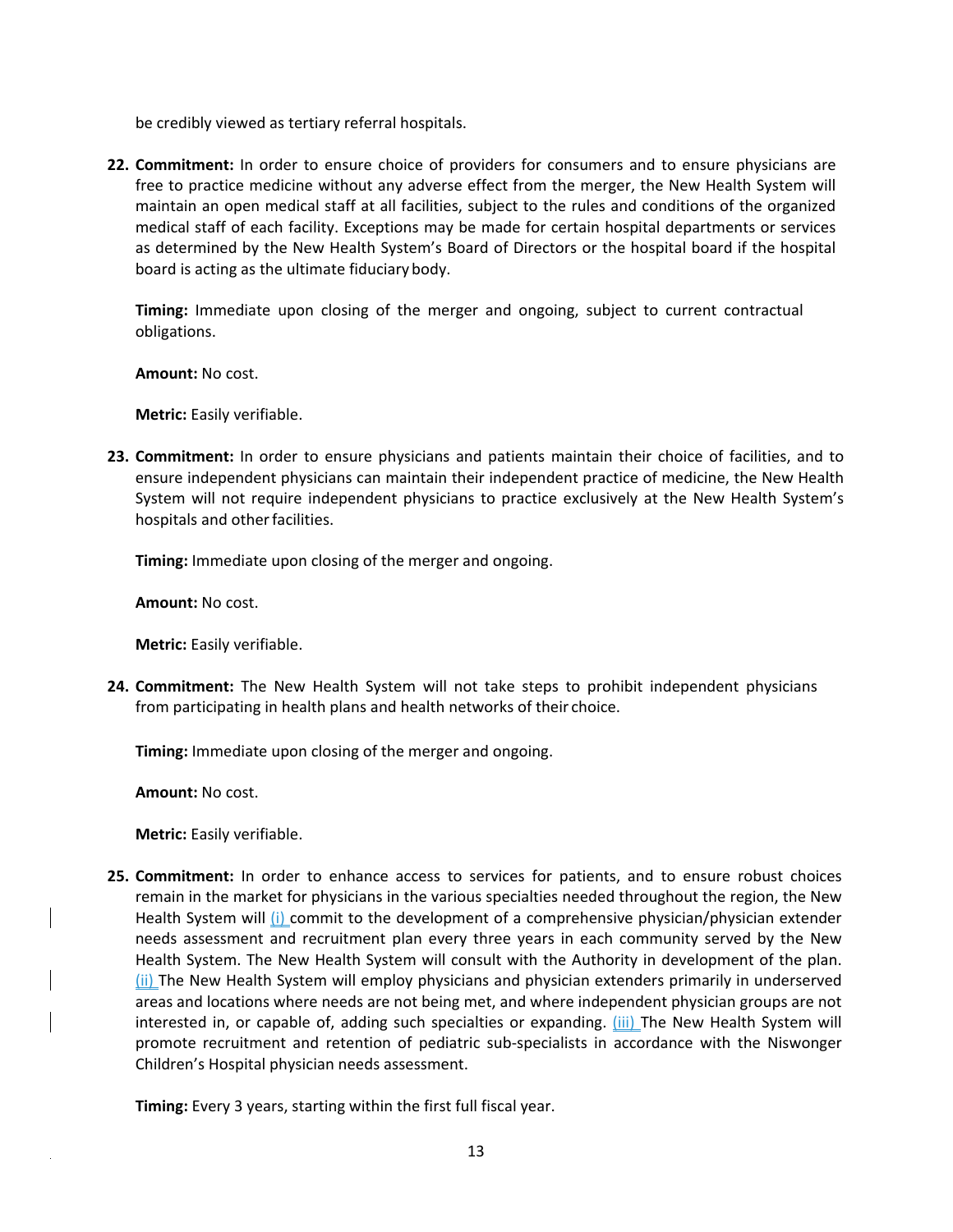**Amount:** Costs of recruitment related to implementation of the recruitment plan shall be part of the \$140 million commitment referenced below in number 26. Expenditures incurred in the development of the community needs assessment and the recruitment plan shall not be credited toward that \$140 million commitment.

**Metric:** Credible evidence of recruitment plan, which identifies needs and priorities. The first community needs assessment and physician/physician extender recruitment plan shall be presented to the Commissioner no later than in the annual report submitted after the end of the first full fiscal year after closing of the merger, and thereafter at three (3) year intervals (or more frequently if the plan is amended). In each annual report, the New Health System shall report on progress toward its recruitment goals including the number of recruited physicians by specialty, and related data such as recruitment efforts, interviews conducted, and the number of offers extended. To the extent that physician needs identified in the plan are not met in 600 days or more (measured at the end of each full fiscal year), the New Health System shall include an explanation of the feasibility of meeting the plan for the unfilled position(s), additional steps, if any, that management believes are appropriate to take, and consideration of alternatives such as building relationships with centers of excellence to improve the availability of the missing specialty to patients in the region. In order to preserve competition, this annual reporting requirement will be treated as confidential.

#### **26. Commitment:** Enhancing healthcare services:

- a. In an effort to enhance treatment of substance abuse in the region, the New Health System will create new capacity for residential addiction recovery services serving the people of Southwest Virginia and Tennessee.
- b. Because improved mental health services is a priority of the Authority and the law, the New Health System will develop community‐based mental health resources, such as mobile health crisis management teams and intensive outpatient treatment and addiction resources for adults, children, and adolescents designed to minimize inpatient psychiatric admissions, incarceration and other out‐of‐home placements throughout the Virginia and Tennessee service area.
- c. As part of the priority of preserving hospital services in geographical proximity to the communities traditionally served by the facilities, and to ensure access to care, the New Health System will develop pediatric specialty centers and Emergency Rooms in Kingsport and Bristol with further deployment of pediatric telemedicine and rotating specialty clinics in rural hospitals to ensure quick diagnosis and treatment in the right setting in close proximity to patients' homes.

**Timing:** The plan will be developed no later than 24 months after closing and will include a time schedule for implementing the plan and expenditures under the plan.

**Amount:** \$140 million over 10 years including physician recruitment referenced in number 25 above.

**Metric:** The New Health System will include in the annual report for the second full fiscal year the plan for enhancing healthcare services, and in that report and each following, shall include in the annual report progress in implementing the plan and expenditures made.

**27. Commitment:** In an effort to To enhance population health status consistent with the regional health goals established by the Authority and the Virginia Department of Health, the New Health System will invest not less than \$75 million over ten years in population health improvement for the service area.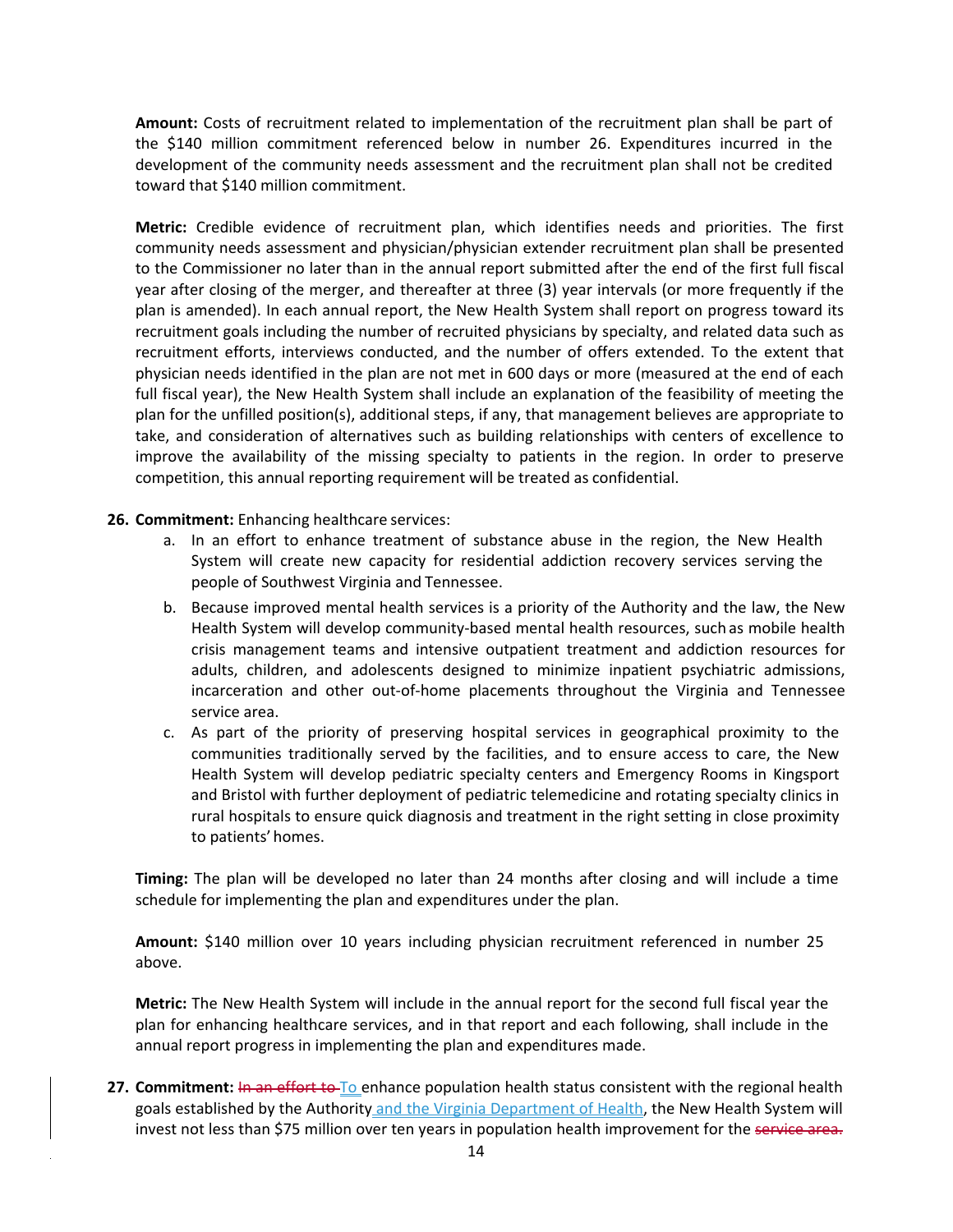The New Health System will establish a plan, to be updated annually in collaboration with the Authority, the Commonwealth, and possibly the State of Tennessee, to make investments that are consistent with the plan and to complement resources already being expended. The New Health System also commits to pursuing opportunities to establish Accountable Care Communities in partnership with various local, state and Geographic Service Area. Of this amount, the New Health System will commit to spending an amount necessary to support the creation of a new, regional Accountable Care Community. The New Health System will take the lead to formally establish this ACC within 12 months of the close of the merger, and its membership will include members of the New Health System, the Authority, and other local, state or federal agencies, payers, service providers and community groups who wish to partner in such efforts. It is the desire of the New Health System for the Commonwealth and Tennessee to collaborate with the New Health System to establish a regional plan that disregards state boundaries from Virginia and Tennessee who wish to participate. Within 12 months after the Commissioner has approved the priority population health measures to be included in the Quantitative Measures, and after consultation with the ACC, the New Health System will submit to the Commissioner plans to improve the scores of the regional population on these measures. The submission of these plans, the process measures associated with the implementation of each plan, and the achievement of population health improvement for each measure, will be evaluated according to the index scoring methodology described in the New Health System's Quantitative Measures and Scoring Mechanism.

**Timing:** 10 years.

#### **Amount:** \$75 million.

**Metric:** The New Health System will establish and track long‐term outcome goals similar to those developed in Healthy People 2020 and consistent with the health plans of Virginia and Tennessee, and will be evaluated based on whether expenditures made are consistent with the plan established by the collaborative between the states, including the Authority, and the New Health System.

**Discussion:** The expenditures of \$75 million throughout the region have the greatest positive impact only if those dollars are spent in a prioritized way in collaboration with the state health plan and the regional priorities as established by the Authority, and in partnership with efforts already underway through community based assets.

**28. Commitment:** In support of the Authority's role in promoting population health improvement under the Commonwealth's Cooperative Agreement with the New Health System, the New Health System shall reimburse the Authority for costs associated with the various planning efforts cited above in an amount up to \$75,000 annually, with CPI increases each year.No reimbursable costs shall be paid toward compensation for any member of the Authority's Board or Directors.

#### **Timing:** Annual.

**Amount:** Up to \$75,000 annually as part of the \$75 million for population health improvement, with annual CPI increases.

**Metric:** Reimbursement is made or is not made. All amounts paid to the Authority shall be included in the annual report submitted to the Commissioner.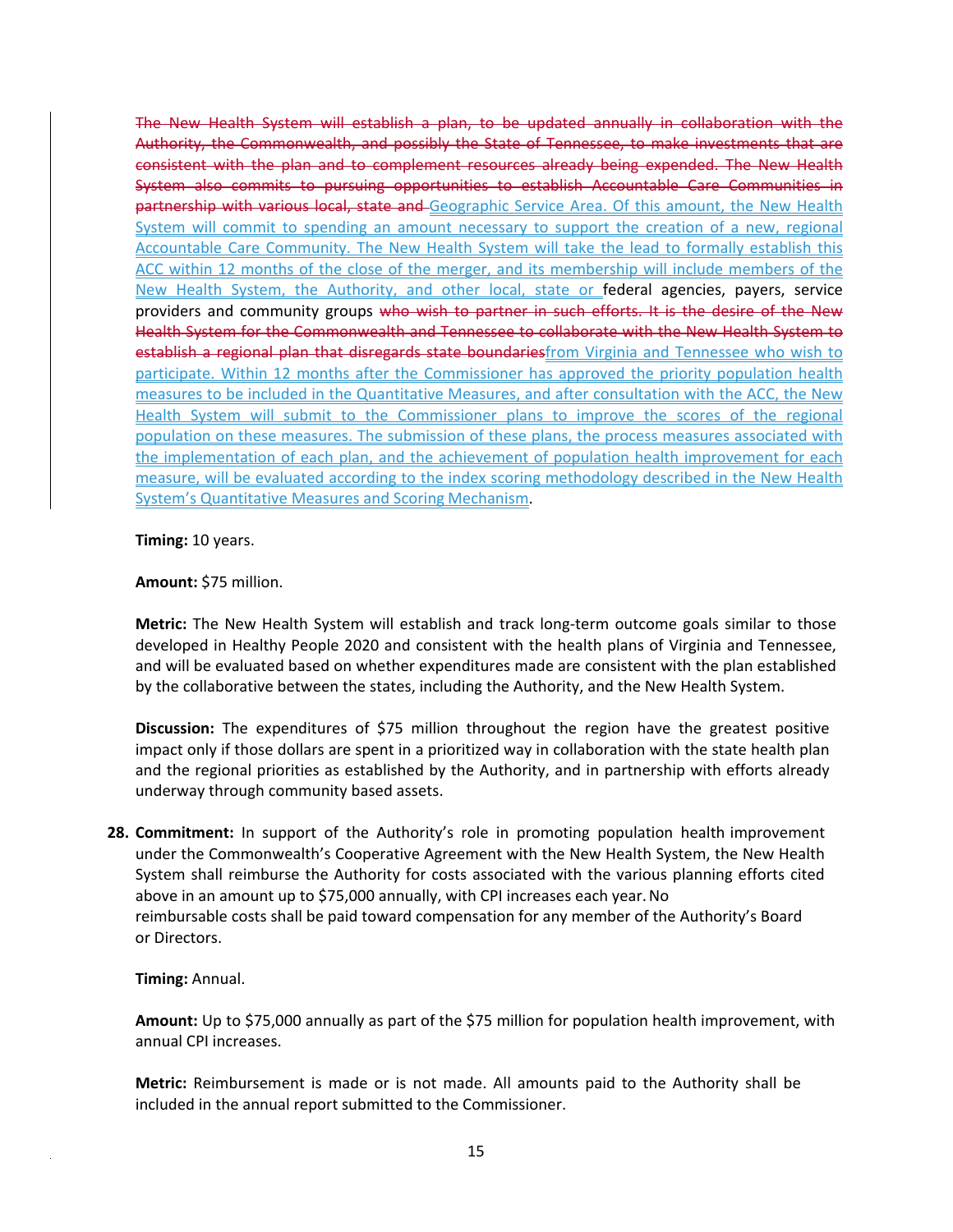- **29. Commitment:** Best practice governance of the New Health System is critical to the success of the efforts outlined in the Cooperative Agreement. As such, the Board of Directors of the New Health System will operate such that each Board member must exercise the Duty of Care, Loyalty and Obedience to the New Health System required by law, and all Board members must adhere to the strict fiduciary policies established by the Board. It is recognized that governance of the New Health System should reflect the region, including both Virginia and Tennessee. As such, the New Health System makes the following commitments related togovernance:
	- Currently, one member of the Board of Directors resides in Virginia. No later than 3 months after closing, an additional resident of Virginia will be appointed to serve on the Board of Directors of the New Health System. Such resident shall be appointed through the governance selection process outlined in the bylaws of the New Health System;
	- <u>● At closing, two members of an 11-member Board of Directors will be Virginia residents</u>;
	- The New Health System will ensure membership from Virginia on the following Board committees, with full voting privileges: Finance, Audit and Compliance, Quality, Community Benefit/Population Health, and Workforce; and
	- The New Health System will ensure than not less than 30 percent of the composition of the Community Benefit/Population Health committee will reside in Virginia (committee will be the Board committee responsible for the oversight of the compliance of the Cooperative Agreement); and.
		- Within 5 years, not less than 3 members of the Board of Directors will reside in the Commonwealth of Virginia, and such composition shall be sustained.

**Timing:** Ongoing. **Amount:**

No dollar cost. **Metric:** Easily

verifiable.

**30. Commitment:** The New Health System expects that the conditions under which the Cooperative Agreement is granted will be enumerated in a formal enforceable agreement between the New Health System and set forth in an order issued by the Commissioner, and it is expected an annual report will be required by the Commissioner. Any report will be attested to by the appropriate leadership of the New Health System, including the Senior Executive.

**Timing:** Annual.

**Amount:** No material cost.

**Metric:** Receipt of compliant report.

**31. Commitment:** The New Health System will provide information on a quarterly basis of the key financial metrics and the balance sheet comparing performance to the similar prior year period and year to date. This information will be provided on the same timetable as what is publicly reported through EMMA (Electronic Municipal Market Access).

**Timing:** Annual and quarterly.

**Amount:** No material cost.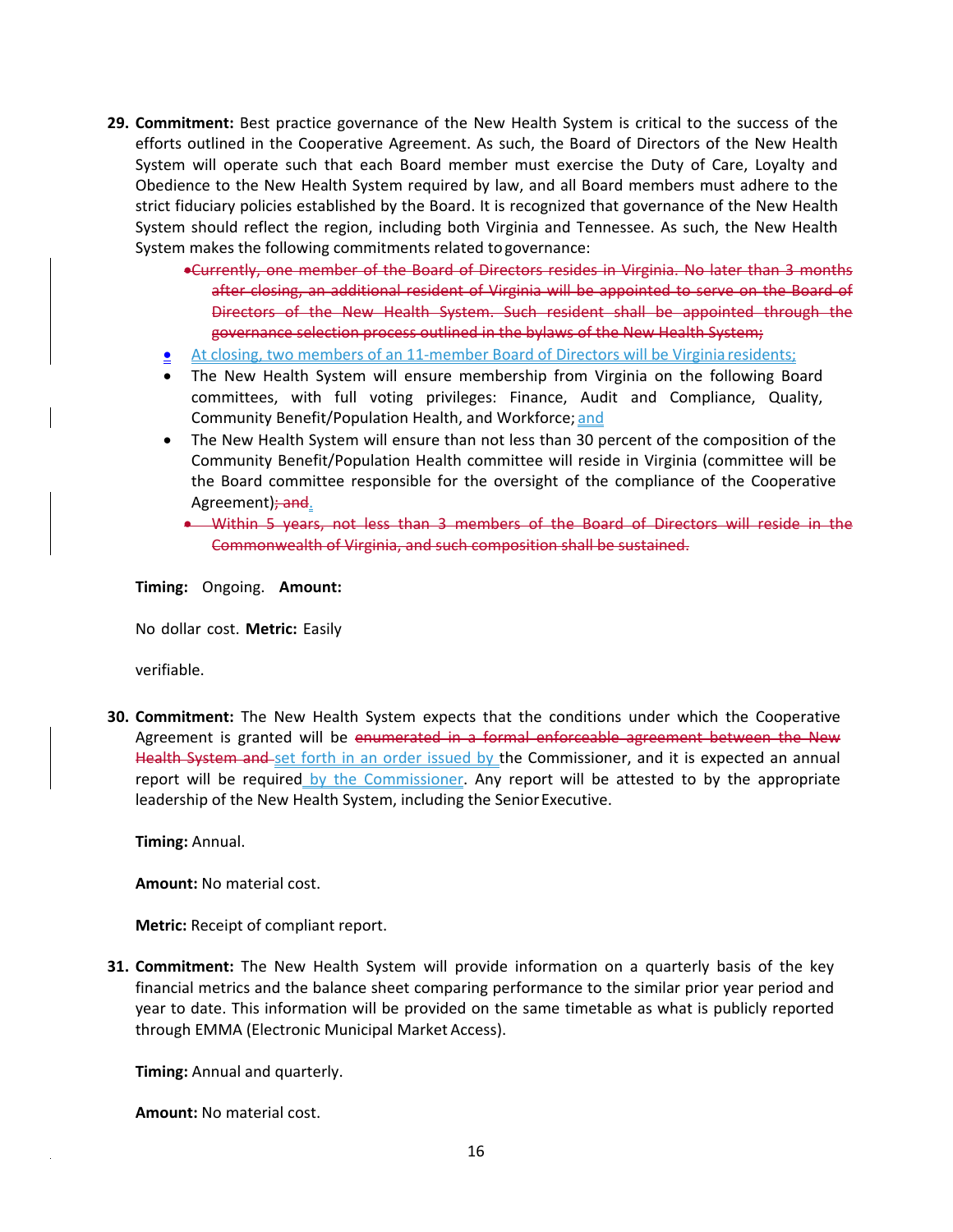**Metric:** Easily verified.

**32. Commitment:** The New Health System will adhere to Exhibit 12.1 setting forth relevant considerations and the process for closing a facility should it be necessary. This policy will remain in effect unless the change is agreed to by the Commissioner.

**Timing:** If closing a facility is considered.

**Amount:**

**Metric:** Annual report will provide evidence of compliance with policy.

**33. Commitment:** The New Health System shall create, together with the Southwest Virginia Health Authority, a Joint Task Force comprised of four members, two from the New Health System and two from the Southwest Virginia Health Authority. The Task Force shall meet at least annually to guide the collaboration between the Authority and the New Health System, and to track the progress of the New Health System toward meeting the commitments of the Cooperative Agreement and shall report such progress to the Authority. The Task Force shall be chaired by a member of the Authority. The members appointed by the Authority may not have a conflict of interest.

**Timing:** Immediate upon closing of the merger.

**Amount:** No cost.

**Metric:** Creation of a Joint Task Force.

- **34. Commitment:** The New Health System will not engage in "most favored nation" pricing with any health plans.
- **35. Commitment:** The New Health System will not engage in exclusive contracting for physician services, except for certain hospital-based physicians as determined by the Board of Directors.
- **36. Commitment:** In order to support access to needed services and benefit Virginia Medicaid patients, where it offers addiction recovery services serving Virginia residents, the New Health System will participate in the Virginia DMAS Addiction and Recovery Treatment Services Program.

**Timing:** As soon as practicable

**Metric:** Easily verifiable

- **37. Commitment:** In order to ensure that physician leadership is the core of the Ballad Health clinical enterprise, the New Health System shall establish a system-wide, physician-led clinical council (the "Clinical Council").
	- i. The Clinical Council shall be composed of (A) Independent Physicians, (B) Employed Physicians, (C) the Chief Medical Officer of the New Health System and (D) a Chief Nursing Officer of one of the COPA Parties. The Clinical Council shall include representatives of the New Health System's management but the majority will be composed of physicians.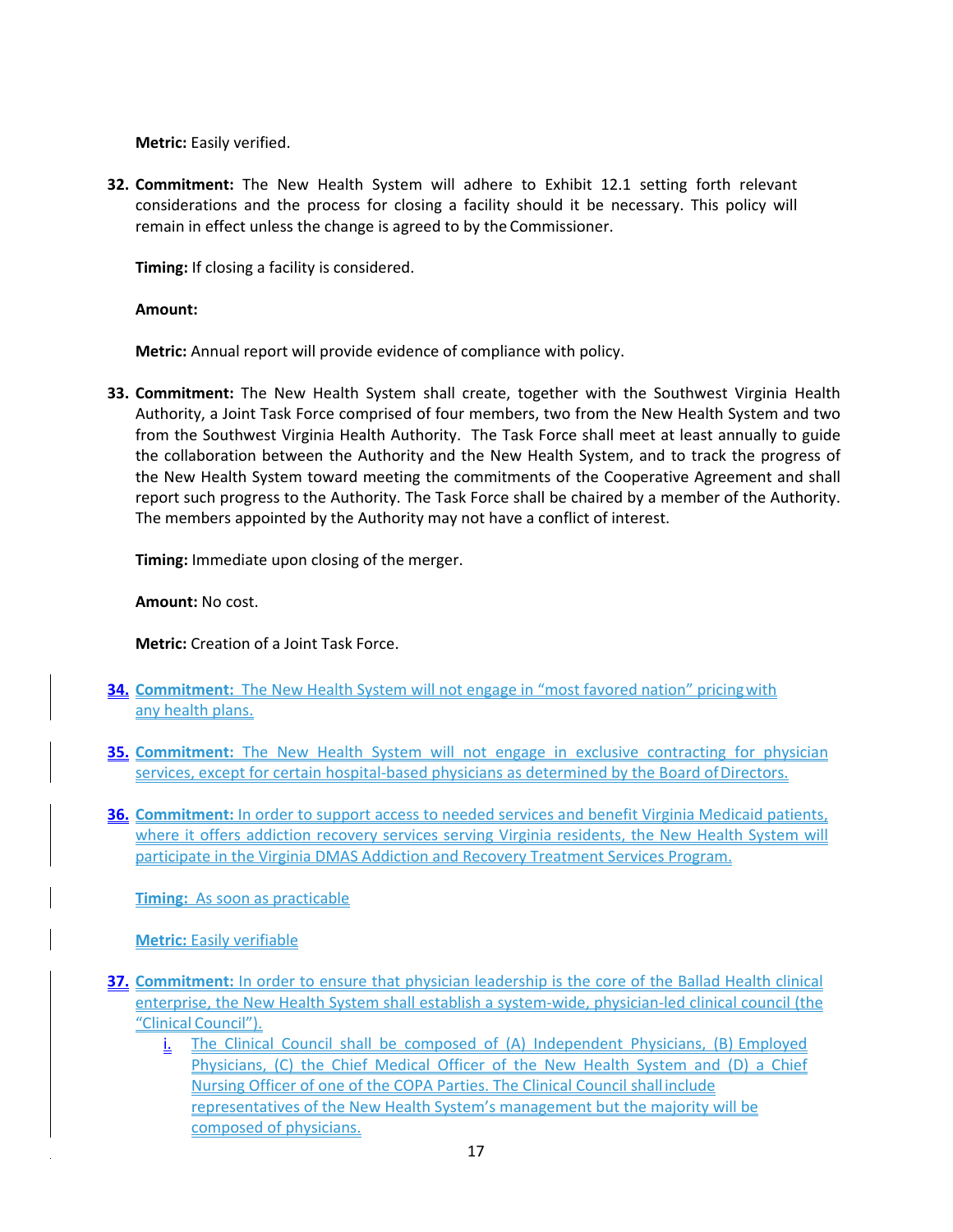- ii. The Clinical Council may be supported by other clinicians, subject matter experts, and senior management.
- iii. The Chair of the Clinical Council shall be a physician member of the active medical staff(s) of one or more NHS Entities chosen by members of the Clinical Council. The Chair shall serve on the Quality, Service and Safety Committee of the Board of the New Health System and shall provide ongoing reports on the activities of the Clinical Council through the Quality, Service and Safety Committee of the Board.
- iv. The Clinical Council shall be responsible for establishing a common standard of care, credentialing standards, consistent multidisciplinary peer review when appropriate and quality performance standards and best practices requirements for the New Health System, all of which shall be documented as applicable and required by the Commissioner.
- v. The Clinical Council shall also provide input to the New Health System on issues related to clinical integration, and shall support the goals established by the Board of Directors of the New Health System.
- vi. The Clinical Council shall advise the Board of Directors of the New Health System on target quality measures based on quality improvement priorities of the New Health System.

**Timing:** Within six months after closing

**Amount:** Minimal cost

**Metric:** Annual reporting of activities and progress

**38.** In order to ensure that Virginia Medicaid patients will continue to be served by the New Health System, (a) the New Health System will continue to treat VA Medicaid beneficiaries in Tennessee hospitals and other NHS facilities, and (b) the New Health System will accept and participate in all Medicaid managed care plans such as Medallion Three, CCC, and Medicaid Plus.

Timing: Immediately upon closing of the merger.

Amount: No cost.

Metric: Easily verifiable.

- **39.** To ensure the Cooperative Agreement addresses the measurement focus areas set forth in the Virginia Cooperative Agreement regulations, the New Health System proposes the Quantitative Measures in the attached Exhibit A, including the associated scoring and weighting mechanisms set forth in Exhibit A, and commits to fulfill the Quantitative Measures set forth in Exhibit A. The New Health System acknowledges that final Quantitative Measures applicable to the Cooperative Agreement will be developed in accordance with the provisions of the Virginia Cooperative Agreement regulations, 12VAC5‐221‐10, *etseq.*
- A. Revision of Commitments Recommendations by the Authority to theCommissioner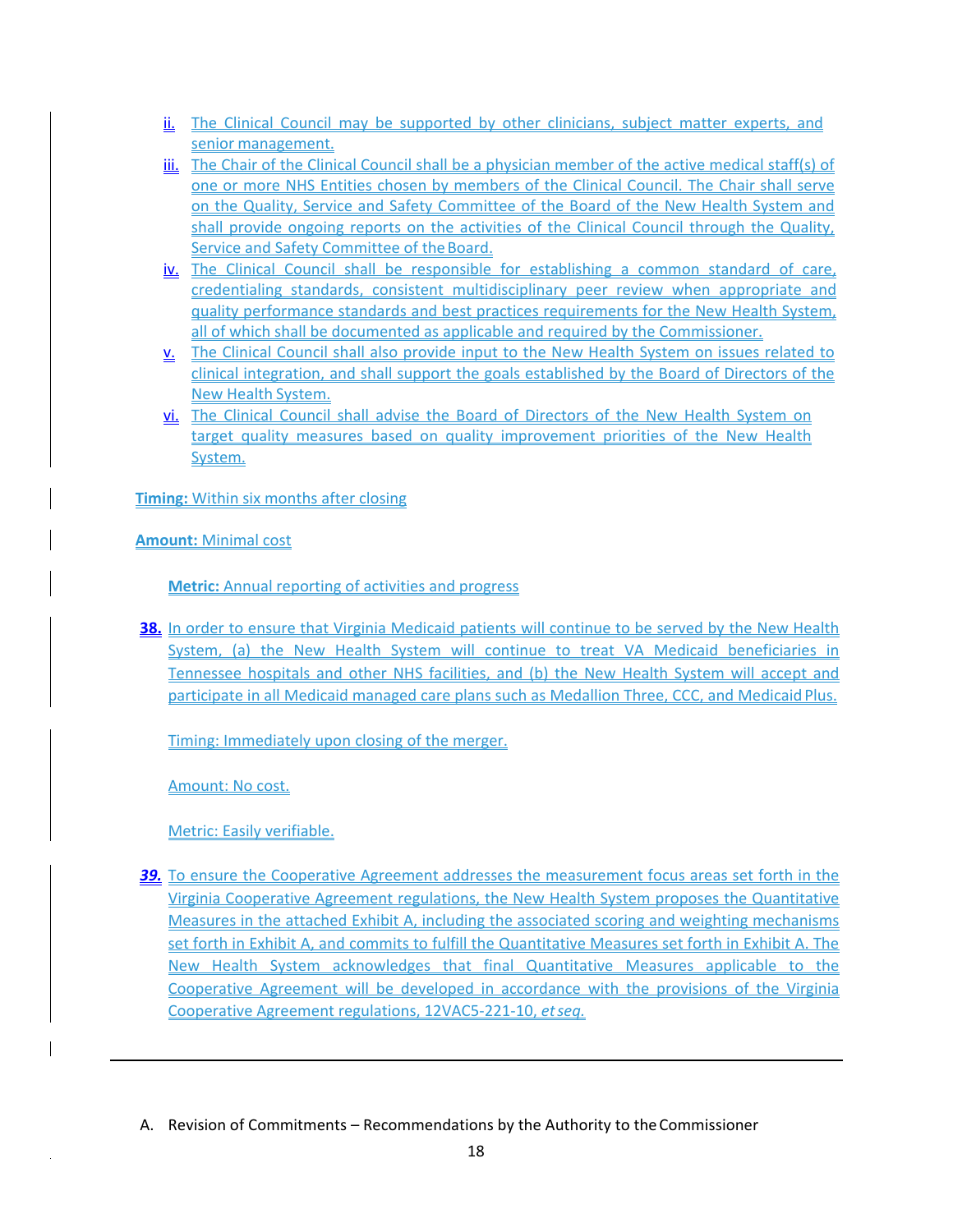These commitments have been negotiated and drafted with the intent of them remaining in place for ten (10) years. Nevertheless, there may be changes in circumstances that arise which affect the feasibility or the meaningfulness of the commitments and which are not possible to foresee presently. For  $example, 5-example, 1 a major structural change to the federal payment$ system could, depending on how it is implemented, materially change both the needs of the region and the

New Health System's ability to meet those needs. Other events which may have a material effect include, but are not limited to, substantial and material reductions in federal reimbursement, repeal of Certificate of Public Need, labor shortages causing significant and material increases in labor expense, significant reductions in inpatient hospital use rates which cause a material decrease in revenue (and which may be demonstrated to reduce the total cost of care), or an act of God. It is the interest of the Commonwealth that the region's hospitals maintain their financial viability, that they are of sound credit worthiness and that they are capable of reinvesting capital. Accordingly, if the New Health System produces elear and convincing evidence that changes in circumstances have materially affected its ability to meet the commitments and that

 $1$ <sup>1</sup> These are examples only and are not intended to be exclusive basis for amending the agreement, but simply as an illustration of a possible change in circumstances that may have a material impact.

<sup>5</sup> These are examples only and are not intended to be exclusive basis for amending the agreement, but simply as an illustration of a possible change in circumstances that may have a material impact.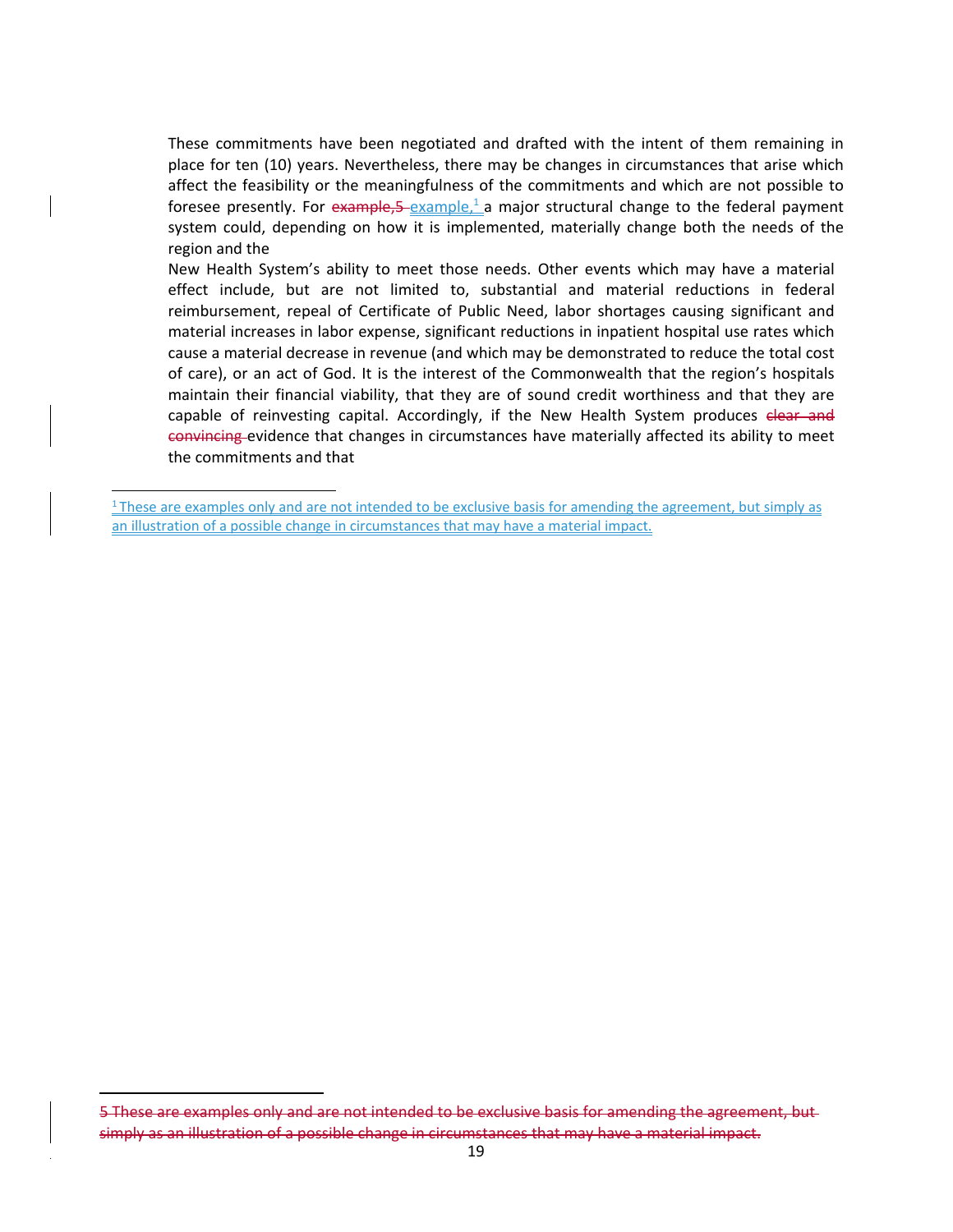its inability is not affected by deficiencies in management, either the Commissioner or the New Health System may petition the other to amend the commitments to reduce the burden or cost of the commitments to a level that may be more sustainable. In the event that the New Health System petitions the Commissioner for amendment of the Cooperative Agreement, the Commissioner may require the New Health System to engage an independent consultant to prepare a report validating that the changes in circumstances have adversely affected the New Health System, the extent to which this has occurred, and validating that the changes in circumstances are not related to the effectiveness of management. The cost of such an independent consultant engagement shall not exceed \$250,000 (as adjusted by the CPI from the date of the closing of the merger). The amendment process should not be used to increase the overall level of burden or cost on the New Health System, although the parties acknowledge that depending on the change in circumstance, measuring the change in the level of burden or cost may be subject to reasonable ranges and disagreement of the impact within a range. If either party petitions for amending the commitments and the parties cannot come to agreement, the parties shall agree on a dispute resolution process in order to reach agreement.

B. Ten‐Year Review of Cooperative Agreement – Recommendations by the Authority to the Commissioner

Before the end of calendar year 2026, the New Health System and the Commissioner shall review how well the formation and operation of the New Health System has served the overall interests of Virginians and Virginia businesses in the area. That review will consider all the elements set forth in Section 15.2‐5384.1, Code of Virginia, and will also consider New Health System's profitability. It is the opinion of the Authority that the citizens of the region and the Commonwealth are well‐served when the health system generates the resources necessary to be sustainable, of good credit, and capable of meeting its commitments as a community-based health system in the region. It is the hope of the Authority that the New Health System achieves financial sustainability that exceeds national or regional averages. If, however, it appears the New Health System is generating excessive profits and negotiated payment rates to the New Health System have increased more rapidly than national or regional averages for comparable health systems, new or additional commitments may be appropriate. Conversely, if the New Health System is unable to attain sufficient profitability notwithstanding effective management, reducing the burden of the commitments would be appropriate. Likewise, if the New Health System is not maintaining its support of population health, subsidizing money-losing services, medical education, research, and physician recruitment, new commitments may be appropriate. In the event that an extension of the existing cooperative agreement or negotiation of a new or amended agreement is not achieved, the Commonwealth should withdraw its support for the cooperative agreement.